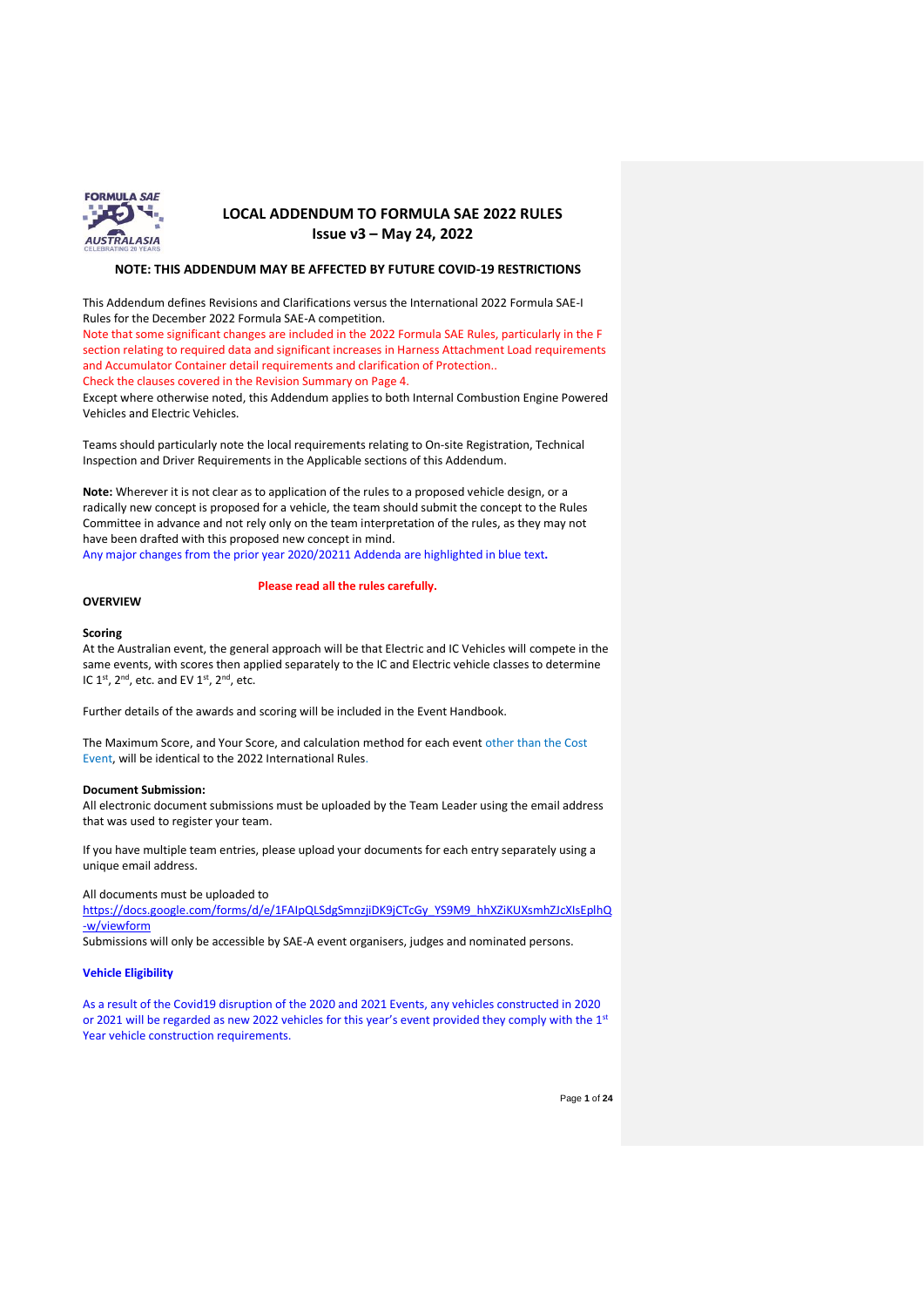

#### **Transition Rules relating to teams entering Electric Vehicles**

Adoption of the options offered is entirely at the discretion of each team.

**The Transitional Rules intended to support teams seeking to move from IC to EV vehicles as well as teams seeking to support an entry in both classes expire this year** and **2022 is the last year in which tokens may be used.**

Partial exemption from Clause A7.2 requirements on team membership for universities with both IC and EV entries is available for teams participating under the transition rules.

#### **EV State Of Charge**

In line with best practice safe handling requirements for Accumulator / Battery packs, it is recommended that Electric Vehicle Accumulators are transported to the competition site with a SoC of not more than 50%.

All teams must be able to accurately identify accumulator state of charge during technical inspection and must also present for approval at Technical Inspection their method of safely charging and discharging their battery pack.

Electric Vehicle Accumulators may not be charged on-site until passed by EV technical inspection or as directed by the EV technical inspectors.

#### **Parc Fermé**

Following each vehicle's completion of the Endurance event, the vehicle will be impounded in a "Parc Fermé ", where further inspection may be carried out on the vehicles so impounded. This will also apply to all IC and EV cars even if classified as DNF.

The iButton and Energy Meter will be removed for EV cars in Parc Fermé.

No team members will be allowed to access their vehicle while it is impounded or located in "Parc Fermé", except under the direction of the officials. See further under Dynamic Events - Endurance.

#### **Rules Enquiries**

If you have any questions regarding interpretation of the competition rules, please follow steps 1 and 2 below before submitting a question to the Rules Committee.

- 1. Check the [Formula SAE-A Rules Q&A document](https://www.saea.com.au/rules-enquiry) to see if your query has already been answered.
- 2. Ask your Team Leader or Faculty Advisor. In many cases they will be able to assist you.
- 3. Submit a question to the Rules Committee using th[e "Ask a Question" link on the SAE-A](https://docs.google.com/forms/d/e/1FAIpQLSdPeQl0KAHF5mBx79Uf8n2q-2OJKlbyM63O6bdIYBsE82wlRQ/viewform)  [website.](https://docs.google.com/forms/d/e/1FAIpQLSdPeQl0KAHF5mBx79Uf8n2q-2OJKlbyM63O6bdIYBsE82wlRQ/viewform)

The Rules Committee may require further information from the team prior to finalising an answer and may also require review of the team's FMEA for major variations or new concepts.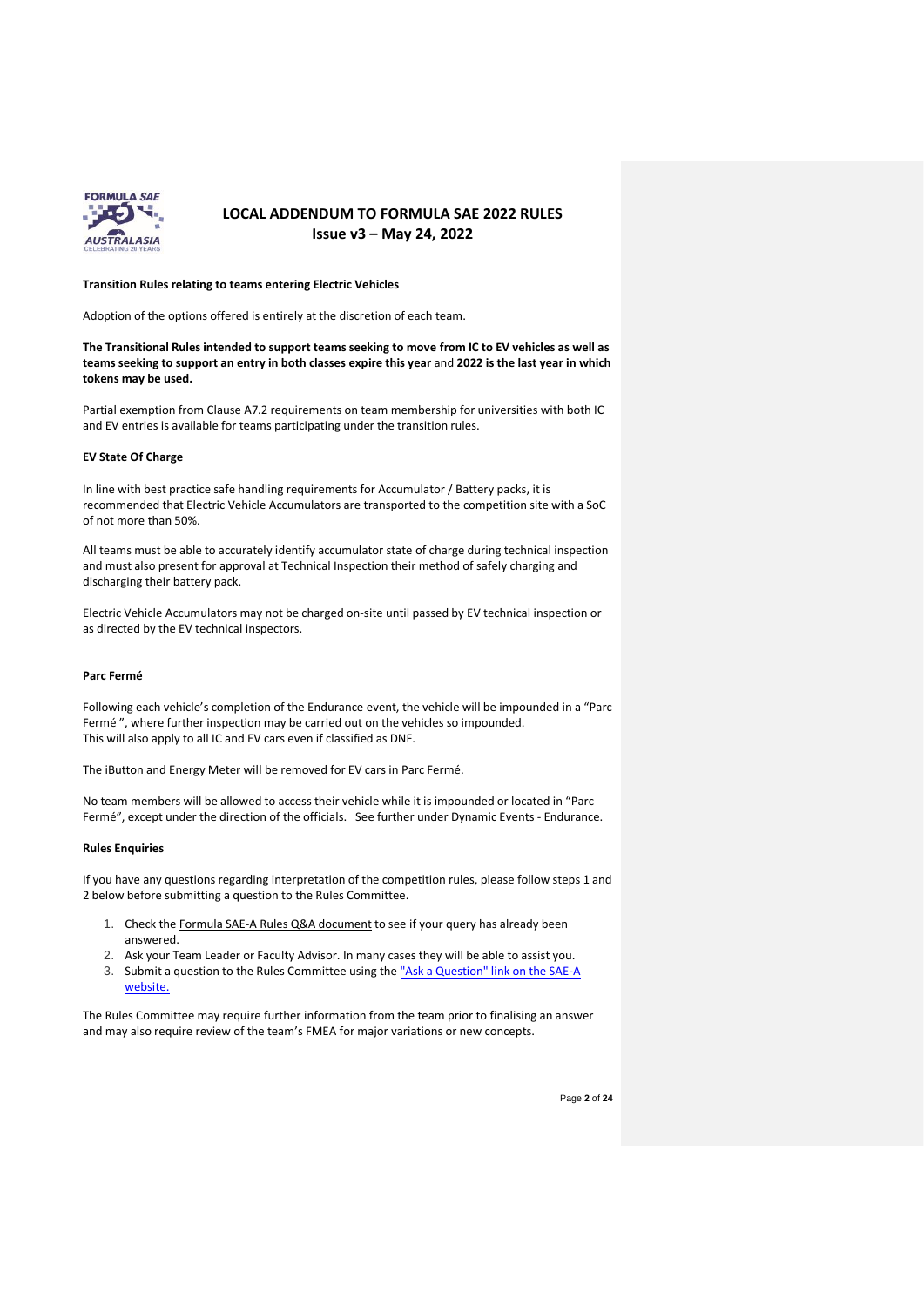

#### **Resources**

Document templates, forms and guidelines are available from th[e SAE US](https://www.fsaeonline.com/cdsweb/gen/DocumentResources.aspx) an[d SAE Australasia](https://www.saea.com.au/formula-sae-a) websites. The Local Website is updated and improved with more information documents available on the site.

Teams should also refer to and use all available resources on both the US and local websites in order to establish compliant and effective designs.

### **GR-GENERAL**

| <b>US RULE</b> | <b>PAGE</b>    | <b>CHANGES &amp; CLARIFICATIONS</b>                                                                                                                                                                                                                                                                                                                                                                                         |
|----------------|----------------|-----------------------------------------------------------------------------------------------------------------------------------------------------------------------------------------------------------------------------------------------------------------------------------------------------------------------------------------------------------------------------------------------------------------------------|
| GR.1.6         | 6              | <b>Restrictions on Vehicle Use</b><br>Add:<br>The following further clarification to the US Rules should be noted:                                                                                                                                                                                                                                                                                                          |
|                |                | These vehicles are not assumed to be capable of performing in other<br>environments, nor other types of competition, where the speed and physical<br>limitations of the Formula SAE competitions evaluation courses, are removed.                                                                                                                                                                                           |
| GR.2           |                | <b>RULES AND ORGANISER AUTHORITY</b><br><b>Add Clause</b>                                                                                                                                                                                                                                                                                                                                                                   |
| GR.2.12        | $\overline{7}$ | a) The SAE-A event will be held under the International Sporting Code of the FIA,<br>the National Competition Rules of Motorsport Australia (formerly CAMS), and the<br>Speed Event Standing Regulations, any relevant Championship Sporting<br>Regulations as approved by Motorsport Australia (MA), these Supplementary<br>Regulations and any Further Regulations and instructions to competitors that may<br>be issued. |
|                |                | b) The event shall be a Formula SAE Inc. Club Meeting run under the current<br>year F-SAE Rules and F-SAE-A Rules Addendum.                                                                                                                                                                                                                                                                                                 |
|                |                | c) This Event will be conducted in compliance with Motorsport Australia OH&S<br>and Risk Management Policies, which can be found on their website at<br>https://motorsport.org.au                                                                                                                                                                                                                                           |
| GR.6.6         | 9              | <b>Decision</b><br>Add following words to clause:                                                                                                                                                                                                                                                                                                                                                                           |
|                |                | The information that is acceptable to be considered by the judges in reaching a<br>final decision is entirely at the discretion of the judges.<br>Event Officials will be "Judges of Fact" in relation to any protest. Any material that<br>is not supported by FSAE-A's official recording of data or reports will be excluded.                                                                                            |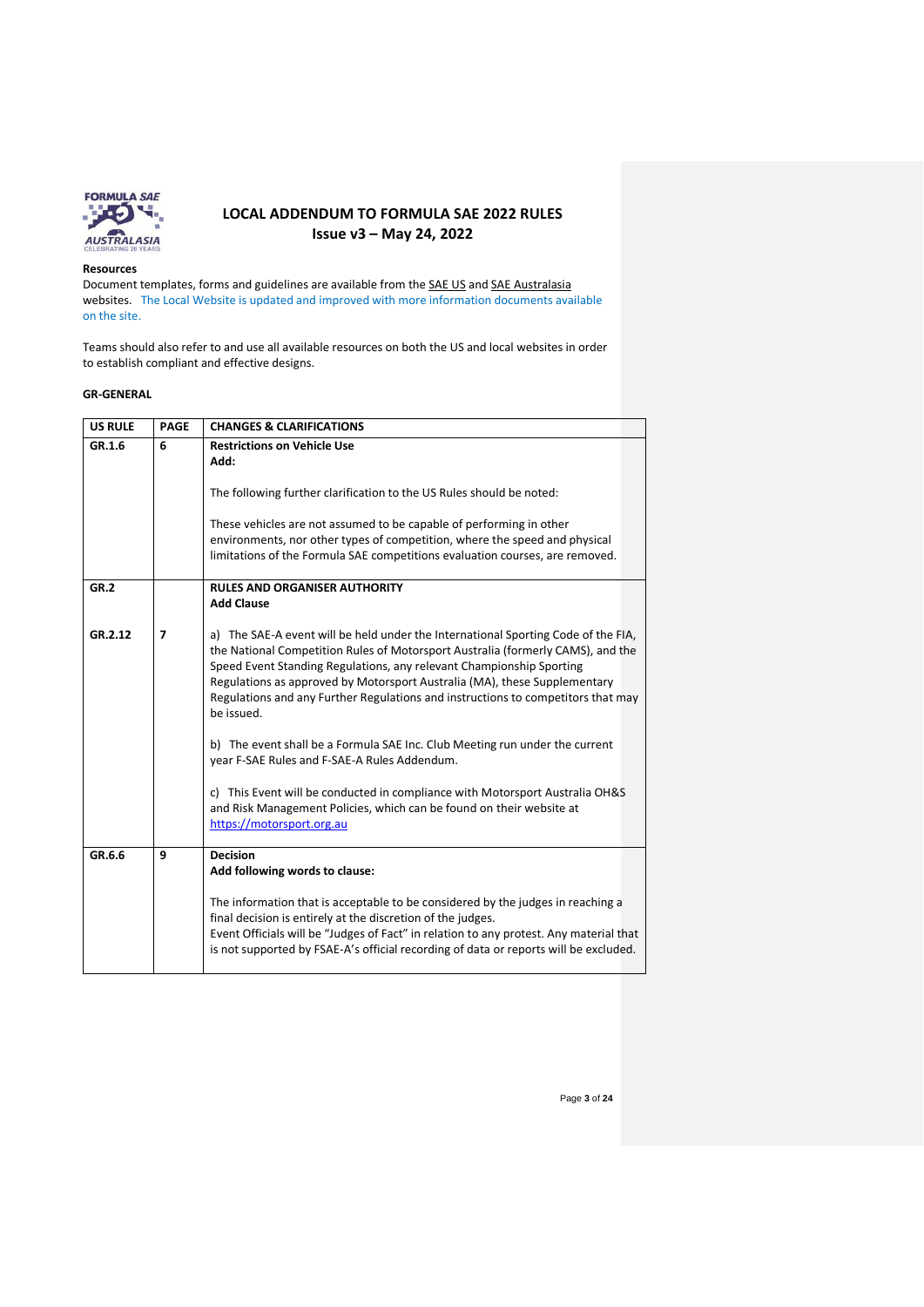

| GR.7                     | 10 | <b>Vehicle Eligibility</b>                                                                                                                                                                                                                                                                                                                                                                                                                                                                                                                                                                                                                                                                                                                                                                                                                                                                                                                                                                                                                                                                                                                                                                                                                                                                                                                                                                                                                                                                                                                                                                                                                                                                                                   |  |
|--------------------------|----|------------------------------------------------------------------------------------------------------------------------------------------------------------------------------------------------------------------------------------------------------------------------------------------------------------------------------------------------------------------------------------------------------------------------------------------------------------------------------------------------------------------------------------------------------------------------------------------------------------------------------------------------------------------------------------------------------------------------------------------------------------------------------------------------------------------------------------------------------------------------------------------------------------------------------------------------------------------------------------------------------------------------------------------------------------------------------------------------------------------------------------------------------------------------------------------------------------------------------------------------------------------------------------------------------------------------------------------------------------------------------------------------------------------------------------------------------------------------------------------------------------------------------------------------------------------------------------------------------------------------------------------------------------------------------------------------------------------------------|--|
| GR.7.3.2                 | 10 | <b>Second Year Vehicles.</b><br><b>Delete US words and Add:</b><br>FSAE-Australasia allows two groups of prior year vehicles to compete;<br>The first group consists of 2 <sup>nd</sup> or 3 <sup>rd</sup> year vehicles admitted to the FSAE-Australasia<br>competition under the "Token" rules in GR.7.4.<br>The second group consists of 2019 Year Vehicles which have competed only<br>during that 2019 Formula SAE year, and are not using a Token.<br>This second group of vehicles<br>Must comply with all current year rules.<br>i.<br>ii.<br>If the only modifications made are to enable compliance with the 2022<br>Rules and Addendum, then the maximum available Design Score will be<br>based on 75 points rather than 150 points.<br>iii.<br>Additional modifications beyond the section ii level may, at the Design<br>Judges' discretion, increase the maximum available score.<br>Major redesign, including a new chassis, may enable a vehicle to be<br>iv.<br>regarded as a First Year vehicle.<br>All new 2022 vehicles and new vehicles originally targeted as a 2020 or<br>v.<br>2021 vehicle but did not compete in any physical competition, will be<br>treated as First Year vehicles.<br>If there are significant potential issues in ensuring compliance for a 2019, 2020 or<br>2021 vehicle with the 2022 rules and this Addendum or the AV Addendum, teams<br>should submit early Rules Queries relating to the issues to the Rules Committee<br>for potential solutions to be achieved. The Committee will accept reasonable<br>alternatives where major rebuild would be required, provided there is full<br>compliance with the applicable build year rules and no direct effect on safety. |  |
| <b>GR7.4</b><br>GR.7.4.1 | 10 | <b>Add New Clause section GR.7.4:</b><br><b>Eligibility using Transition Token</b><br>Universities registering a vehicle in both IC and EV FSAE-A events are offered one<br>(1) exemption to assist managing the capital expenditure and organisational<br>burden of transitioning to supporting a new powertrain. Enacting the exemption<br>gives a team two (2) tokens allowing second or third year vehicles to enter<br>consecutive year FSAE-A events without penalty under GR.7.3.2 or GR.7.3.3.<br>(i). Tokens may only be used in consecutive FSAE-A events, commencing the year<br>in which the exemption is applied for and cannot be deferred. An approved<br>exemption grants one (1) token for the FSAE-A event being entered into and<br>one (1) for the FSAE-A event in the following calendar year.<br>(ii) While both tokens can be used for an IC vehicle, only one token may be<br>applied to an EV entry. Third-year EV entries are not permitted.<br>(iii) Failure for an exempt vehicle to attend the FSAE-A event in which it is<br>entered will forfeit the token used.<br>(iv) Universities wishing to use this exemption must apply for approval at the<br>time of submitting their entry for the event in the first year of exemption.                                                                                                                                                                                                                                                                                                                                                                                                                                                            |  |
| GR.7.4.2                 |    | Universities entering both IC and EV vehicles are not bound to participate in the<br>exemption, nor is there any restriction to run IC and/or EV vehicles at future<br>events after claiming the exemption.                                                                                                                                                                                                                                                                                                                                                                                                                                                                                                                                                                                                                                                                                                                                                                                                                                                                                                                                                                                                                                                                                                                                                                                                                                                                                                                                                                                                                                                                                                                  |  |
| GR.7.4.3                 |    |                                                                                                                                                                                                                                                                                                                                                                                                                                                                                                                                                                                                                                                                                                                                                                                                                                                                                                                                                                                                                                                                                                                                                                                                                                                                                                                                                                                                                                                                                                                                                                                                                                                                                                                              |  |

Page **4** of **24**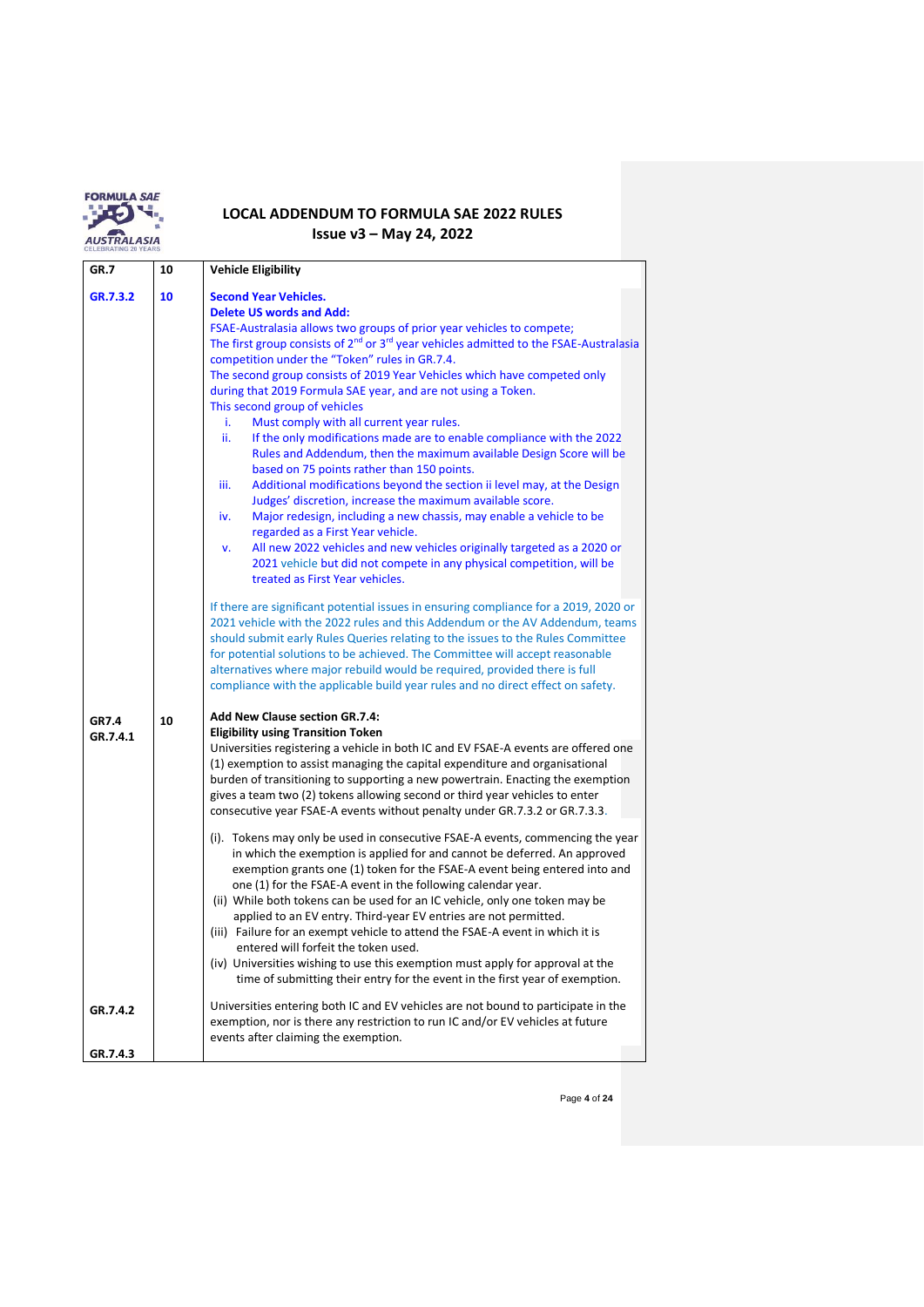

|          | Second and third year vehicles entered under GR.7.4.1 must be compliant with all<br>current rules in any year entered. Modifications for compliance requirements are<br>permitted.                                                                                                                                                                                                                                                                                                                            |
|----------|---------------------------------------------------------------------------------------------------------------------------------------------------------------------------------------------------------------------------------------------------------------------------------------------------------------------------------------------------------------------------------------------------------------------------------------------------------------------------------------------------------------|
| GR.7.4.4 |                                                                                                                                                                                                                                                                                                                                                                                                                                                                                                               |
|          | When competing under GR.7.4.1, the University must register an EV in each year                                                                                                                                                                                                                                                                                                                                                                                                                                |
|          | for which the token is applicable. Universities entering to compete under GR.7.4.1                                                                                                                                                                                                                                                                                                                                                                                                                            |
|          | and failing to do so will forfeit the token allocated for that year.                                                                                                                                                                                                                                                                                                                                                                                                                                          |
| GR.7.4.5 | Universities are partially exempt from the requirements of <b>AD.3.1.4</b> when<br>competing using an exemption token per GR.7.4.1. IC and EV entries may share<br>any number of student members at the university and across all static and<br>dynamic events with the exception of Presentation. In the Dynamic Events a<br>driver cannot drive both IC and EV cars in the same Dynamic Event. Event<br>organisers cannot guarantee event schedule compatibility with availability of<br>student resources. |

### **AD-ADMINISTRATIVE**

| <b>US RULE</b> | <b>PAGE</b> | <b>CHANGES &amp; CLARIFICATIONS</b>                                                                                                                                                                                                                                                                                                                                                                                                                                                                                                                         |
|----------------|-------------|-------------------------------------------------------------------------------------------------------------------------------------------------------------------------------------------------------------------------------------------------------------------------------------------------------------------------------------------------------------------------------------------------------------------------------------------------------------------------------------------------------------------------------------------------------------|
| AD.3.1.4       | 12          | The US Rules State:<br>Each team member may participate at a competition for only one team. This<br>includes competitions where the University enters both IC and EV teams.<br>For clarification, the intent of this rule is that the members competing/presenting<br>in each of the Static and Dynamic events at the competition must be designated<br>as either part of the EV or IC team and cannot cover both vehicles.<br>This does not exclude team members from working on both vehicles or providing<br>other support beyond the designated events. |
| AD.3.1.5       | 12          | <b>ADD New Clause</b><br>For the 2022 Competition Year Only:<br>Final Year students who had been registered or verified as 2021 team participants<br>by their university and have subsequently graduated may submit an application<br>to be accepted as a registered member of the university's 2022 team. Refer to<br>the Formula SAE-A website for details and submission Form.                                                                                                                                                                           |
| AD.3.2         | 12          | Age<br>Delete US Rule and Add<br>Any defined University Student Team member below the age of 18 years must<br>present a signed declaration by their parent or guardian. A copy of the Age<br>Declaration form will be available on the FSAE-A website.                                                                                                                                                                                                                                                                                                      |
| AD.3.3         | 12<br>12    | Driver's Licence and Competition Licence<br>Add:<br>All Drivers of each team must hold the minimum of a Motorsport Australia SPEED<br>Licence; see NCR 47 or the equivalent authority issued by Motorsport Australia.<br>International drivers must apply for an MA SPEED licence and obtain an 'Authority<br>to Compete' from MA.                                                                                                                                                                                                                          |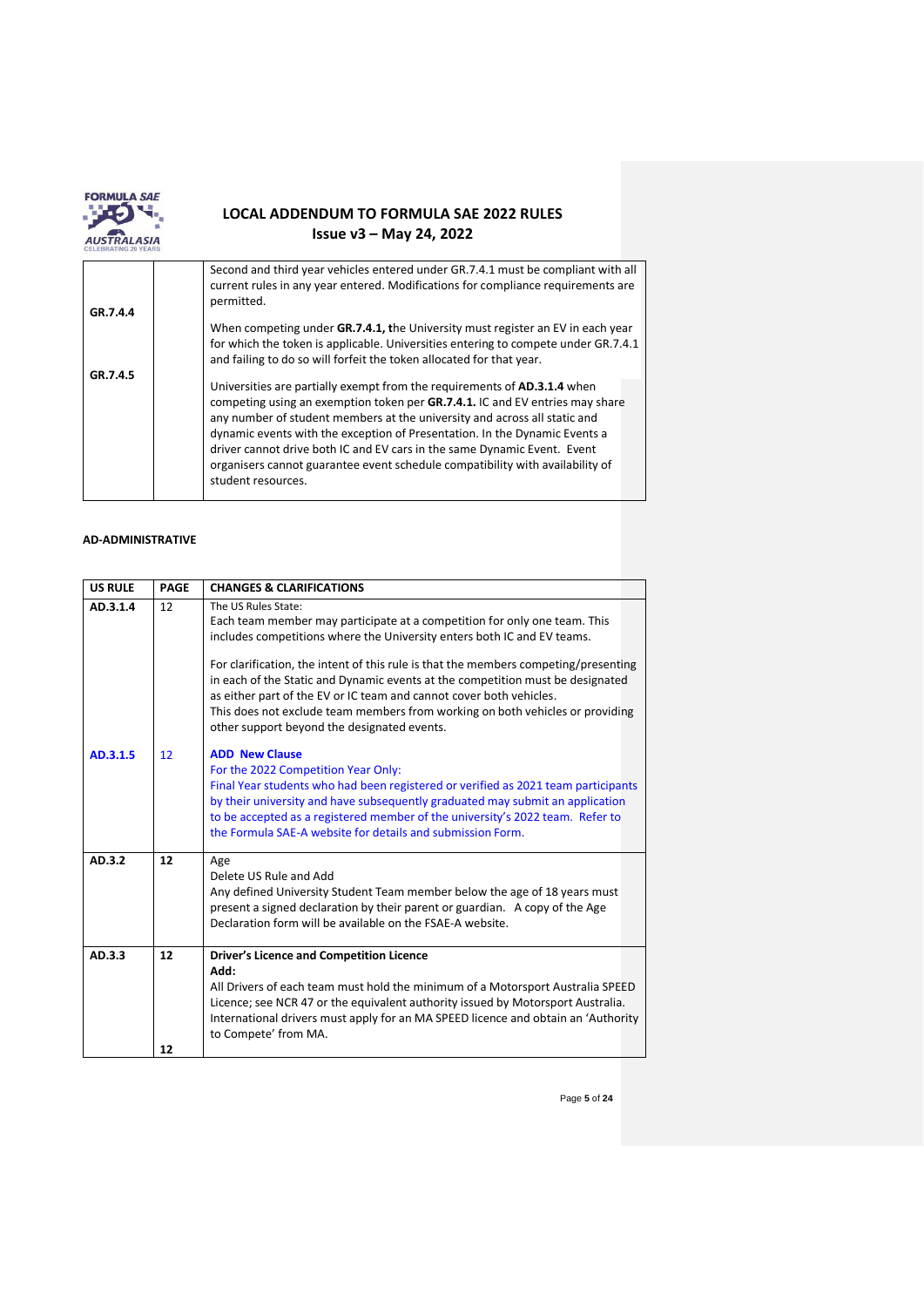

| AD.3.3    |    | All drivers should obtain their Motorsport Australia licences well in advance of                                                                                                                                                                                                                                                                                                                       |  |
|-----------|----|--------------------------------------------------------------------------------------------------------------------------------------------------------------------------------------------------------------------------------------------------------------------------------------------------------------------------------------------------------------------------------------------------------|--|
| (cont'd.) |    | the commencement of the event.                                                                                                                                                                                                                                                                                                                                                                         |  |
| AD.3.4    | 12 | <b>Society Membership</b><br>Delete US words and Add:                                                                                                                                                                                                                                                                                                                                                  |  |
|           |    | Formula SAE-A is open to teams from Australia/NZ universities, TAFE colleges and<br>some overseas teams.                                                                                                                                                                                                                                                                                               |  |
|           |    | All members of Australia/NZ teams must be members of SAE-A. Team members<br>of international teams must be members of their local SAE Society, ATA, IMechE<br>or VDI. If no local society membership is available, they must apply to become<br>members of SAE-A in order to compete at the event. Students can apply to join<br>SAE-A online at: www.saea.com.au.                                     |  |
|           |    | Proof of membership, such as a receipt for membership payment or current<br>membership card, can be provided via electronic upload at the time of<br>registration, or must be presented at the competition.                                                                                                                                                                                            |  |
| AD.3.5    | 12 | <b>Medical Insurance</b><br>Add:                                                                                                                                                                                                                                                                                                                                                                       |  |
|           |    | Individual medical insurance coverage per the US rule is obviously desirable but<br>government versus private coverage varies significantly around the world.<br>Accordingly, foreign and local teams must ensure that they are adequately<br>covered by their domestic insurance and carry adequate travel medical and<br>accident insurance to cover their time in Australia and at the competition. |  |
| AD.3.6    | 12 | <b>AD.3.6 Disabled Accessibility</b><br>Delete USA words and Add<br>Teams with members who may have special accessibility requirements, must<br>contact the Event Organisors prior to the submission of the final team member<br>list.                                                                                                                                                                 |  |
| AD.4      | 12 | <b>Revise Heading to read:</b><br><b>INDIVIDUAL &amp; TEAM ON-SITE REGISTRATION REQUIREMENTS</b>                                                                                                                                                                                                                                                                                                       |  |
| AD.4.1    | 12 | <b>Delete US Clause</b>                                                                                                                                                                                                                                                                                                                                                                                |  |
|           |    | <b>Added Clause:</b><br><b>Team Member Registration - Documentation Required</b>                                                                                                                                                                                                                                                                                                                       |  |
| AD.4.3    | 12 | All participating team members must provide either at the time of online<br>registration, or at the event on-site registration, the following documentation:                                                                                                                                                                                                                                           |  |
|           |    | Photographic Identification: e.g. Government issued driver's licence,<br>$\bullet$<br>Government issued proof of age card; passport; University ID card. All forms<br>of photographic identification must be valid at the time of submission.<br>Emergency Contact Information: Each team member must provide the name<br>$\bullet$<br>and phone number of a designated emergency contact.             |  |

Page **6** of **24**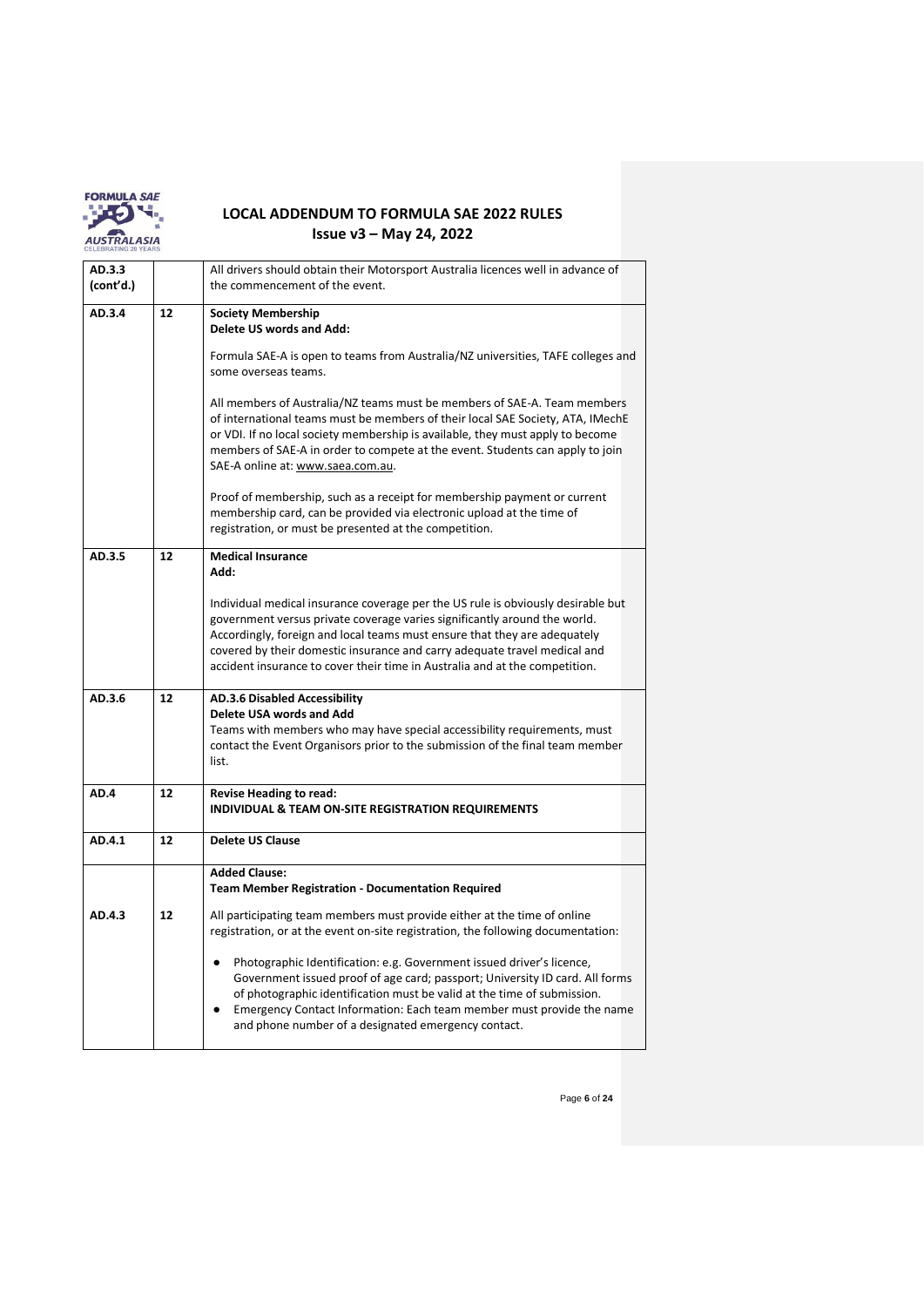

| AD.4.3<br>(Cont'd.) | 12 | Proof of Society Membership, as per AD3.4 above.<br>$\bullet$<br>For Team Drivers and anyone participating in the Monday "Driver Swap" day,<br>$\bullet$<br>Proof of a valid CAMS licence or equivalent authority, as per AD3.3 above.                                                                                                                                                                                                                                                                                                                                                                                                                                                                                                                                                                                                                                                                                                                                                                                                                                                                                                                                                                                                                                                                                                                                                                                                                                                            |
|---------------------|----|---------------------------------------------------------------------------------------------------------------------------------------------------------------------------------------------------------------------------------------------------------------------------------------------------------------------------------------------------------------------------------------------------------------------------------------------------------------------------------------------------------------------------------------------------------------------------------------------------------------------------------------------------------------------------------------------------------------------------------------------------------------------------------------------------------------------------------------------------------------------------------------------------------------------------------------------------------------------------------------------------------------------------------------------------------------------------------------------------------------------------------------------------------------------------------------------------------------------------------------------------------------------------------------------------------------------------------------------------------------------------------------------------------------------------------------------------------------------------------------------------|
| AD4.4               | 12 | <b>Added Clause:</b><br>When teams arrive at the FSAE-A venue and register, both the Team Captain and<br>the Faculty Advisor (and OH&S representative, if not the Faculty Advisor) must<br>be present and be able to identify themselves as being those nominated in those<br>roles at the initial online registration.<br>At the on-site registration, all teams must submit a completed copy of the<br>Technical Inspection Checklist and a copy of the Egress Times List with the<br>names of all drivers and the times they achieved in the Egress test.<br>All EV teams must also submit a completed copy of the Electrical Inspection<br>Checklist as primary self-evaluation by the Team.<br>These must be signed by both the Team Captain and the Faculty Advisor.<br>The team must then present the completed Checklists and Egress List at Technical<br>/ Electrical Inspection. Electronic copies of these documents must also be<br>submitted 48 hours prior to the event. Refer Appendix PDA-1.<br>The drivers to be required to complete the test for verification at Technical<br>Inspection will be advised at the event. This may or may not include all drivers.<br>Teams should complete on-site registration by the designated time. If not<br>completed by 16:30PM on the Thursday of the Competition at the latest, a<br>penalty of 40 points, will be deducted from their overall score.<br>Under clause AD.4.2.3, this also means teams may not carry out any activity on |
|                     |    | their vehicle or attend Technical Inspection, which may result in the team losing<br>their allocated time.                                                                                                                                                                                                                                                                                                                                                                                                                                                                                                                                                                                                                                                                                                                                                                                                                                                                                                                                                                                                                                                                                                                                                                                                                                                                                                                                                                                        |
| AD.5.1              | 12 | <b>Faculty Advisor</b><br>Add the following two clauses:                                                                                                                                                                                                                                                                                                                                                                                                                                                                                                                                                                                                                                                                                                                                                                                                                                                                                                                                                                                                                                                                                                                                                                                                                                                                                                                                                                                                                                          |
| AD.5.1.4            | 13 | To improve communication and avoid duplication, all contact between teams and<br>SAE-A officials prior to the event should be in accordance with the FSAE-A Team<br>Communications Protocol. The FA can often help with prior knowledge and<br>interpretations and ensure maximum efficiency in contacts; they may also liaise<br>with other Faculty Advisors.<br>All teams must have a designated OH&S Advisor responsible to ensure<br>compliance with each university's OH&S practices and to ensure the FSAE-A event<br>requirements are also met.                                                                                                                                                                                                                                                                                                                                                                                                                                                                                                                                                                                                                                                                                                                                                                                                                                                                                                                                            |
| AD.5.1.5            | 13 | The Faculty Advisor shall be the designated OH&S Advisor unless another person<br>is designated by the university to fill this role and SAE-A is notified in writing of<br>their appointment at least two weeks prior to the event. The designated person<br>must attend all days of the event.                                                                                                                                                                                                                                                                                                                                                                                                                                                                                                                                                                                                                                                                                                                                                                                                                                                                                                                                                                                                                                                                                                                                                                                                   |

Page **7** of **24**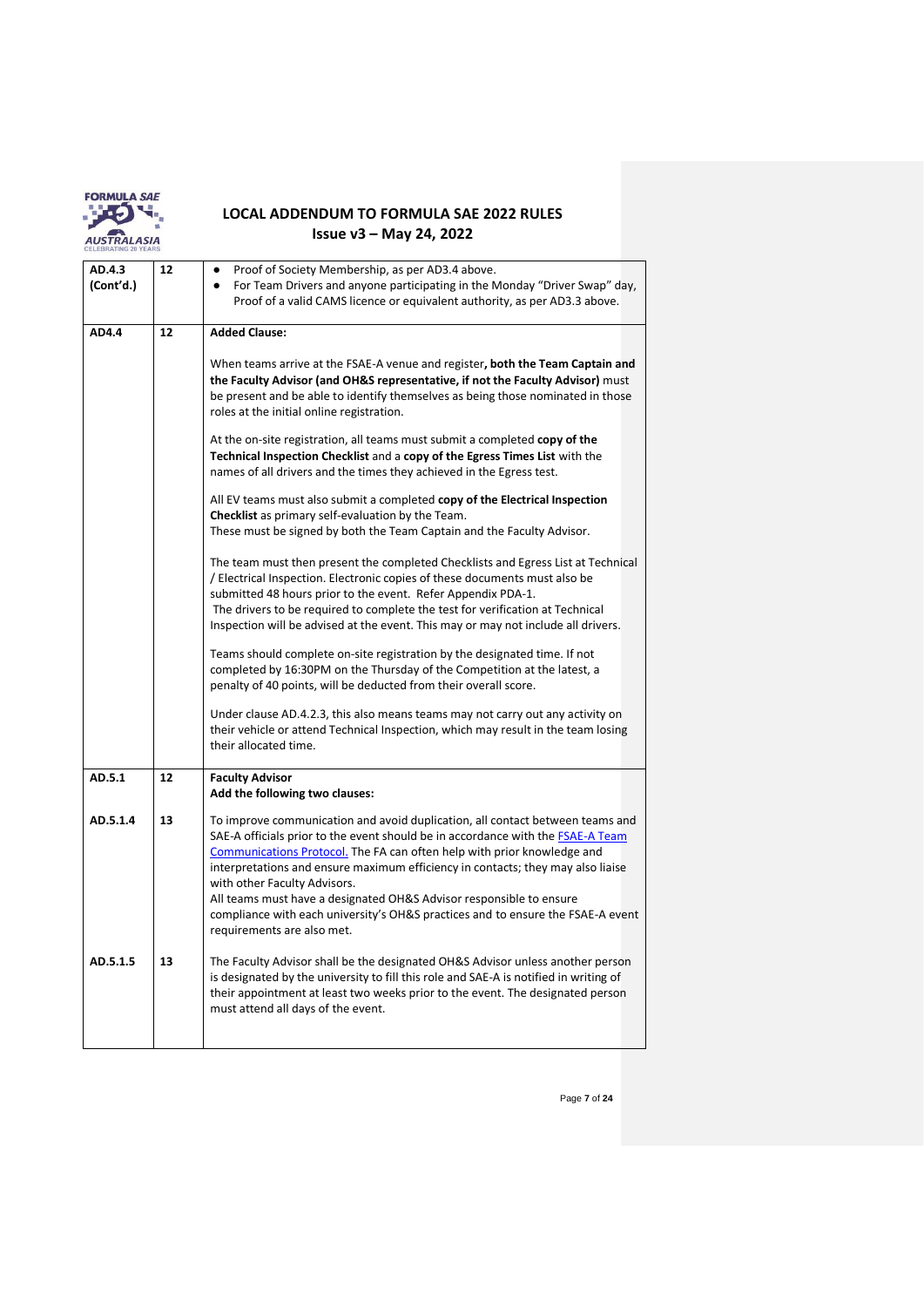

| AD.6                       | 14 | <b>COMPETITION REGISTRATION</b>                                                                                                                                                                                                                                                                                                                                                                                                                                                                                                                                                                                                                                                                 |
|----------------------------|----|-------------------------------------------------------------------------------------------------------------------------------------------------------------------------------------------------------------------------------------------------------------------------------------------------------------------------------------------------------------------------------------------------------------------------------------------------------------------------------------------------------------------------------------------------------------------------------------------------------------------------------------------------------------------------------------------------|
| AD.6.1<br>AD.6.2<br>AD.6.4 |    | <b>General Information.</b><br><b>Registration Details.</b><br>Waitlist<br>Delete US words for these 3 clauses and add:                                                                                                                                                                                                                                                                                                                                                                                                                                                                                                                                                                         |
|                            |    | Formula SAE-A is open to teams from Australia/NZ Universities and TAFE Colleges<br>and some overseas teams.<br>Registration is via the online registration link only. If more than 33 applications<br>are received, there may be a limit imposed. This will be monitored and<br>determined by 30 July 2021. If the number of entries exceeds the maximum<br>available event number, then a ballot or other method will be used to reduce the<br>number of overseas entries within the available number of entrants. If a<br>reduction is required to the number of entries, this decision will be announced to<br>the affected overseas teams as soon as possible after the entry closure date. |
| AD.6.5                     | 14 | <b>Withdrawals</b><br>Delete US words and add:<br>Any team registered for the Australasian competition must notify the organisers<br>via formulasae@sae-a.com.au as soon as any decision is made to withdraw in<br>order to allow other teams the opportunity to compete.                                                                                                                                                                                                                                                                                                                                                                                                                       |
|                            |    | Any team which has submitted and EOI for potential entry, but not yet registered<br>must advise via formulasae@sae-a.com.au that they will not be registering as<br>soon as such decision is reached.                                                                                                                                                                                                                                                                                                                                                                                                                                                                                           |
| AD.7                       | 14 | <b>COMPETITION SITE</b><br><b>Add clauses:</b>                                                                                                                                                                                                                                                                                                                                                                                                                                                                                                                                                                                                                                                  |
| AD.7.5                     | 15 | Fuels, Fluids and Energy Storage:                                                                                                                                                                                                                                                                                                                                                                                                                                                                                                                                                                                                                                                               |
| AD7.5.1                    | 15 | Internal Combustion engine vehicles must be drained of fuel before entering the<br>event site for safety and also as only event supplied fuel is to be used.                                                                                                                                                                                                                                                                                                                                                                                                                                                                                                                                    |
| AD.7.5.2                   | 15 | Electric Vehicle Accumulators should preferably be discharged to 50% or less<br>state of charge before entering the event site and may not be charged until<br>passed by EV technical inspection or as directed by the EV technical inspectors.                                                                                                                                                                                                                                                                                                                                                                                                                                                 |
| AD7.5.3                    | 15 | Draining of Fluids. No fluids are to be drained within the pit area except into<br>approved receptacles and no fuels/oil are to be drained in the pit area without<br>prior approval from the organisers and with appropriate fire protection present.<br>Fluid Containers. No open vehicle fluid containers are allowed in the pit area.                                                                                                                                                                                                                                                                                                                                                       |
|                            |    | No fuel or other flammable liquids to be stored on site.                                                                                                                                                                                                                                                                                                                                                                                                                                                                                                                                                                                                                                        |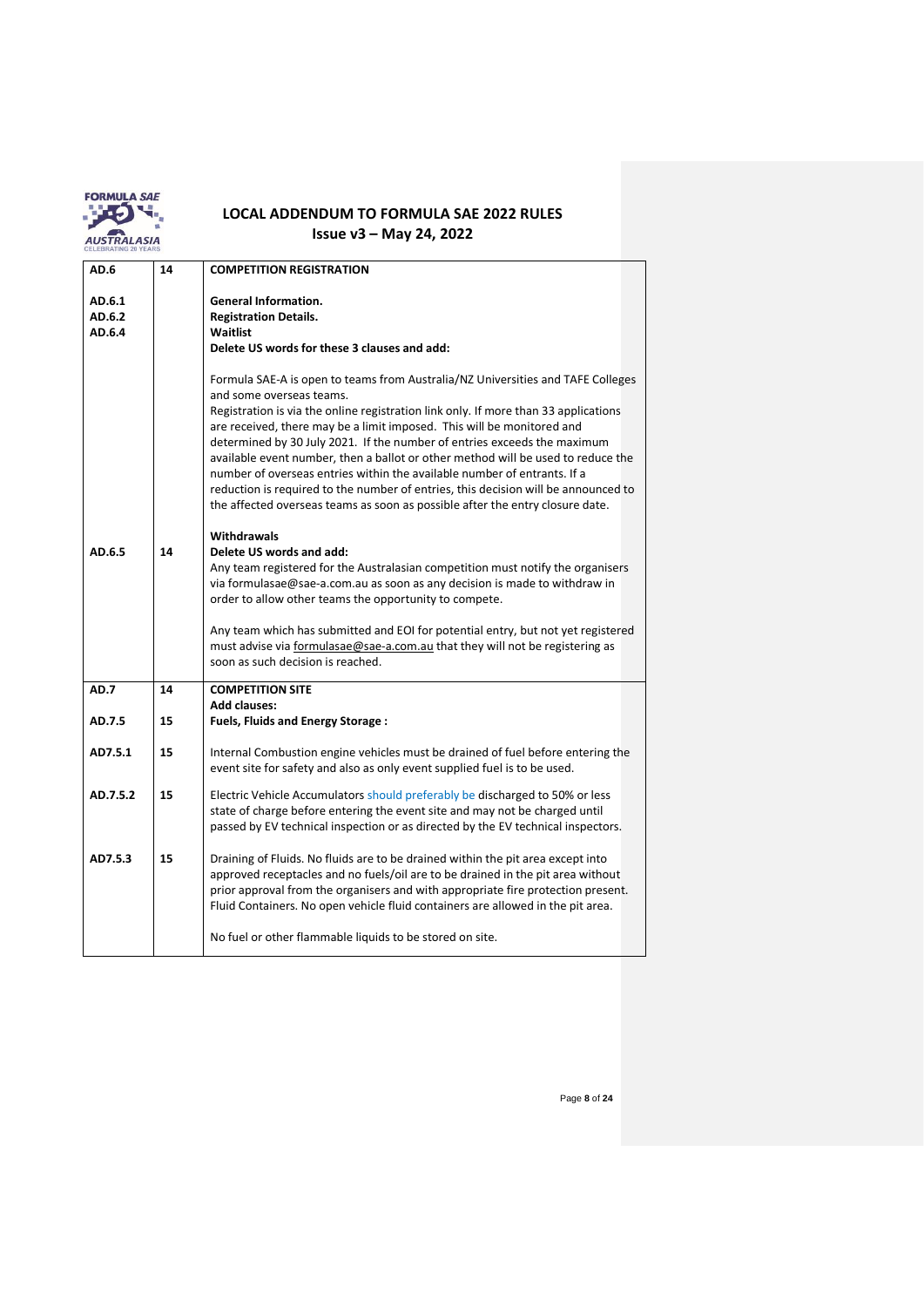

## **DR-DOCUMENT REQUIREMENTS**

| <b>US RULE</b>                | PAGE | <b>CHANGES &amp; CLARIFICATIONS</b>                                                                         |
|-------------------------------|------|-------------------------------------------------------------------------------------------------------------|
| DR.2.2                        | 16   | <b>Submission Location</b>                                                                                  |
| DR.2.1                        |      | Delete USA Clause and Add:                                                                                  |
|                               |      | Teams entering Formula SAE-A competitions in Australia must upload the                                      |
|                               |      | required documents to the designated submission site as defined in Appendix                                 |
|                               |      | PDA-1 of this Addendum.                                                                                     |
| DR.2.2                        | 17   | <b>Submission Details.</b>                                                                                  |
|                               |      | Add new clause:                                                                                             |
| DR.2.2.5                      |      | Submissions must adhere to standard naming and file format to be uploaded to                                |
|                               |      | the Formula SAE-A 2019 Document Submission online Google form:                                              |
|                               |      | Car No University Name ses.xls/IAD.pdf/spec.XLS/Design.pdf/Design.mp4/<br>CR BOM.xls/CR Supplement.pdf/etc. |
| <b>Tables DR-</b><br>1 & DR-2 | 18   | Delete US tables and add the new DR-1 and DR-2 Tables as follow:                                            |

### **Table DR-1 Submission Information**

Use the template file or form available from the SAE-A website **AD.2.2.1**

| Submission:                                               | Refer to:      | <b>File Format:</b>   | Group:        |  |
|-----------------------------------------------------------|----------------|-----------------------|---------------|--|
| Structural Equivalency Spreadsheet(s) (SES) as applicable | F.2.1          | <b>XLSX</b>           | Tech          |  |
| to your design including the integrated AID report.       |                |                       |               |  |
| ETC - Notice of Intent                                    | IC.4.3         | <b>PDF</b>            | <b>ETC</b>    |  |
| ETC- Failure Modes and Effects Analysis FMEA              | IC.4.3         | <b>XLSX</b>           | <b>ETC</b>    |  |
| EV - Electrical System Advisor and Electrical System      | AD.5.2         | <b>PDF</b>            | Tech          |  |
| Officer Form                                              | AD.5.3         |                       |               |  |
| EV - Electrical System Form (ESF)                         | EV.2.1         | <b>XLSX</b>           | Tech          |  |
| EV - Failure Modes and Effects Analysis (FMEA)            | <b>EV.10.2</b> | <b>XLSX</b>           | Tech          |  |
| Cost Report                                               | S.3.4          | <b>XLSX &amp; PDF</b> | Cost          |  |
| Cost eBOM                                                 | S.3.5          | <b>XLSX &amp; PDF</b> | Cost          |  |
| Cost Addendum                                             | S.3.7          | See <b>S.3.7</b>      | None          |  |
| <b>Design Briefing</b>                                    | S.4.3          | <b>PDF</b>            | Design        |  |
| <b>Vehicle Drawings</b>                                   | S.4.4          | <b>PDF</b>            | <b>Design</b> |  |
| Design Specification Sheet                                | S.4.5          | <b>XLSX</b>           | Design        |  |
| Design Report Video                                       | S.4.3(A)       | mp4                   | Design        |  |

**Table DR-2 Submission Penalty Information**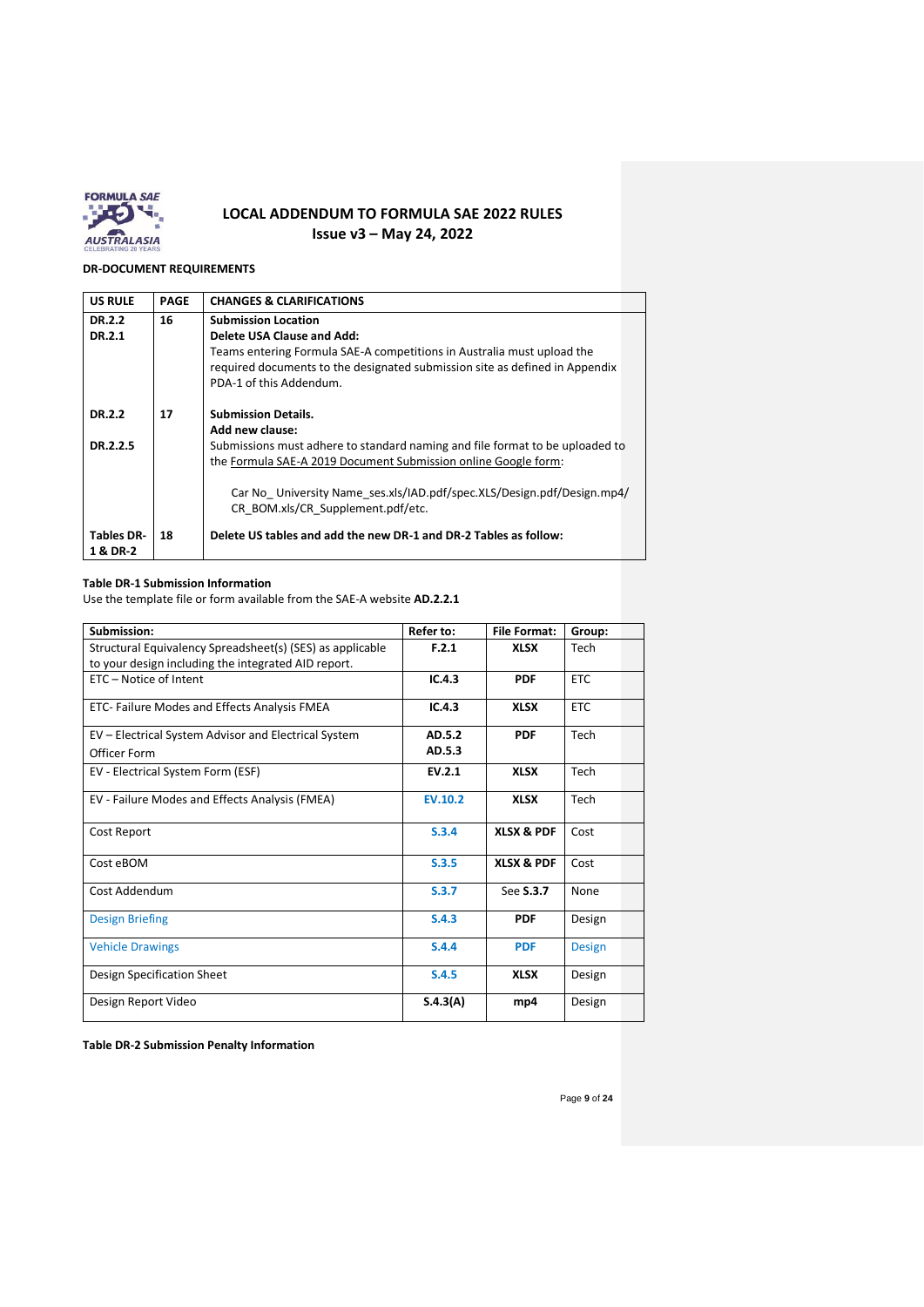

| <b>Penalty Group</b> | <b>Penalty Points</b><br>Per Day | <b>Maximum</b><br><b>Point Penalty</b> | Not Submitted within 28 days of deadline                    |
|----------------------|----------------------------------|----------------------------------------|-------------------------------------------------------------|
| <b>Tech</b>          | - 5                              | $-50$                                  | Removal of team from applicable event                       |
| <b>ETC</b>           |                                  |                                        | Not approved to use ETC. See DR.3.4.1                       |
| Cost                 | - 5                              | $-50$                                  | Removed from Cost Event<br>Score 0 points for Cost Event    |
| Design               | - 5                              | $-50$                                  | Removed from Design Event<br>Score 0 points in Design Event |

Teams should also note the revision in DR.3.3.1 where the time allowance for the organisers to consider if they may remove a team entry is reduced from 10 days to 5 days from the deadline for non-submission of identified documents.

### **F-CHASSIS AND STRUCTURAL**

| <b>US RULE</b> | <b>PAGE</b> | <b>CHANGES &amp; CLARIFICATIONS</b>                                                                                                                                                                                                                                                                                                                                                                                                                                                                                    |
|----------------|-------------|------------------------------------------------------------------------------------------------------------------------------------------------------------------------------------------------------------------------------------------------------------------------------------------------------------------------------------------------------------------------------------------------------------------------------------------------------------------------------------------------------------------------|
| F.7.9          | 40          | <b>Monocoque Attachments - Explanatory Note:</b><br>When completing the SES where it requires the "Distance to nearest edge" Cell to<br>be completed, the following is the definition for the dimension to be used and<br>which teams should use in any of their calculations.<br>"Distance to nearest edge" is the dimension from the centre line of the<br>attachment bolt to the nearest monocoque free edge. This dimension must be<br>taken from whichever of the bolt holes is closest to the nearest free edge. |

## **T - TECHNICAL**

| <b>US RULE</b> | <b>PAGE</b> | <b>CHANGES &amp; CLARIFICATIONS</b>                                                                                                                                                                                                                                   |  |
|----------------|-------------|-----------------------------------------------------------------------------------------------------------------------------------------------------------------------------------------------------------------------------------------------------------------------|--|
| T.1.6          | 53          | <b>Thermal Protection</b>                                                                                                                                                                                                                                             |  |
| T.1.6.4        | 53          | <b>Add Clause</b><br>In addition to when seated in normal driving position, the heat protection<br>requirements also apply to areas where contact may be made on entry to, or exit<br>from, the cockpit.                                                              |  |
| T.1.9.2.a      | 54          | <b>Tractive System Firewall</b><br>Delete US Clause T.1.9.2.a and Add                                                                                                                                                                                                 |  |
|                |             | <b>T.1.9.2</b> Tractive System Firewalls must be composed of two layers: (see <b>IN.8.1</b> )<br>a. The layer facing the Tractive System must be:<br>Made of aluminium with a thickness between 0.5 and 1.0 mm<br>Grounded according to EV.7.7 Grounding<br>$\bullet$ |  |
| T.3.3          | 60          | <b>Brake Light</b>                                                                                                                                                                                                                                                    |  |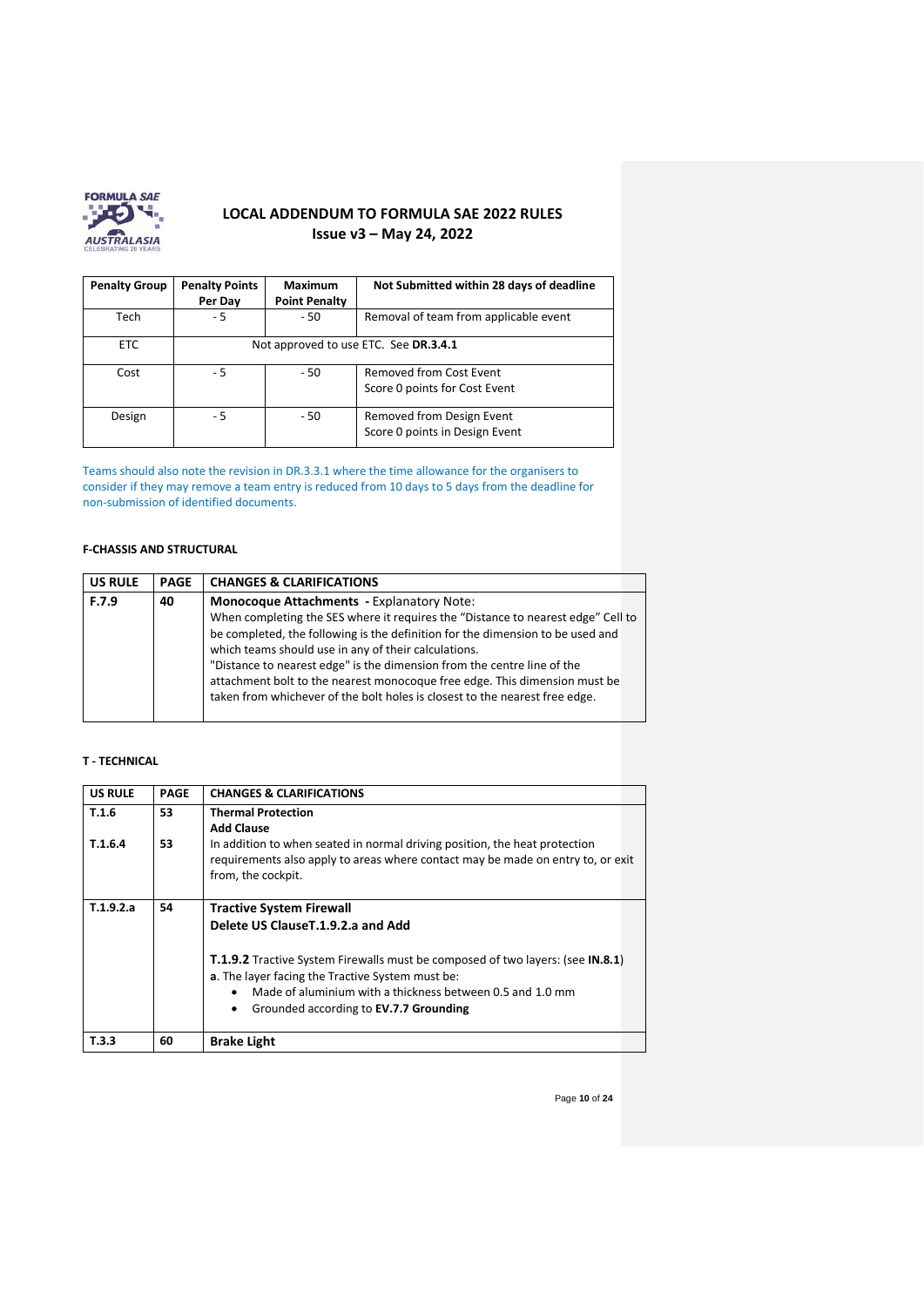

| T.3.3.5 | 60 | Add sub-clause T3.3.5<br>To assist safety / fair play in the endurance event, any vehicle with a brake light<br>illuminated continuously, or under non-braking conditions, will be black flagged.                                                                                                           |
|---------|----|-------------------------------------------------------------------------------------------------------------------------------------------------------------------------------------------------------------------------------------------------------------------------------------------------------------|
| T.7.5   | 67 | Aerodynamic Devices - Width<br><b>Clarification:</b><br>Rules Clauses T.7.5.2 and T.7.5.3 apply independently. Centre mounted devices<br>meeting T.7.5.2 and terminating at least 75 mm in front of the rear tyre will not<br>be overridden by T.7.5.3. The clause T.7.5.3 applies to Rear Mounted devices. |

## **VE-VEHICLE AND DRIVER EQUIPMENT**

| <b>US RULE</b>   | <b>PAGE</b> | <b>CHANGES &amp; CLARIFICATIONS</b>                                                                                                                                                                                                                                                                                                                                                                                                                                                                                                                                                                                                                                                                                                                                                                                                                                                                                                       |
|------------------|-------------|-------------------------------------------------------------------------------------------------------------------------------------------------------------------------------------------------------------------------------------------------------------------------------------------------------------------------------------------------------------------------------------------------------------------------------------------------------------------------------------------------------------------------------------------------------------------------------------------------------------------------------------------------------------------------------------------------------------------------------------------------------------------------------------------------------------------------------------------------------------------------------------------------------------------------------------------|
| VE.1.1           | 71          | <b>Vehicle Number</b><br>Delete US words and Add:<br>The assigned vehicle numbers must appear on the vehicle as follows:<br>a) Locations: In three (3) locations: the front and both sides<br>Height: 150 mm (6 inch) high<br>b)<br>Font: Helvetica Bold<br>c)<br>The numbers do not need to meet the US minimum separation of 18mm<br>d)<br>but they must not actually overlap. They must be easily differentiated<br>from one another and readable from a distance of at least 100 metres.<br>e) Colour: Day Glo Yellow on a black background<br>Background shape: The number background must be one of the<br>f)<br>following: round, oval, square or rectangular.<br>There must be at least 25.4 mm (1 inch) between the edge of the<br>g)<br>numbers and the edge of the background.<br>Clear: The numbers must not be obscured by parts of the car, including,<br>h)<br>but not restricted to wheels, side pods and exhaust system. |
| VE.1.3<br>VE.1.5 | 71<br>71    | Add the following clause:<br>Logos<br>The logos of the major sponsors of the competition, as well as the SAE-A logo,<br>must be displayed on the nose cone of the vehicle, symmetric about the<br>centreline of the vehicle and in a clear space of 210mm wide by 500mm long.<br>The logo files and advice for positioning can be downloaded from the SAE-A<br>website at www.saea.com.au. A final list of the required company logos will be<br>released closer to the competition.<br>Transponder<br><b>Delete US words and Add:</b><br>Transponders will be used for timing at the Formula SAE-A Event. These will be<br>supplied at the event by the organisers and installed at the officials' direction.<br>They must be mounted to ensure a clear path for the signal between the<br>transponder and ground.                                                                                                                       |
| VE.3             | 73          | <b>DRIVER EQUIPMENT</b>                                                                                                                                                                                                                                                                                                                                                                                                                                                                                                                                                                                                                                                                                                                                                                                                                                                                                                                   |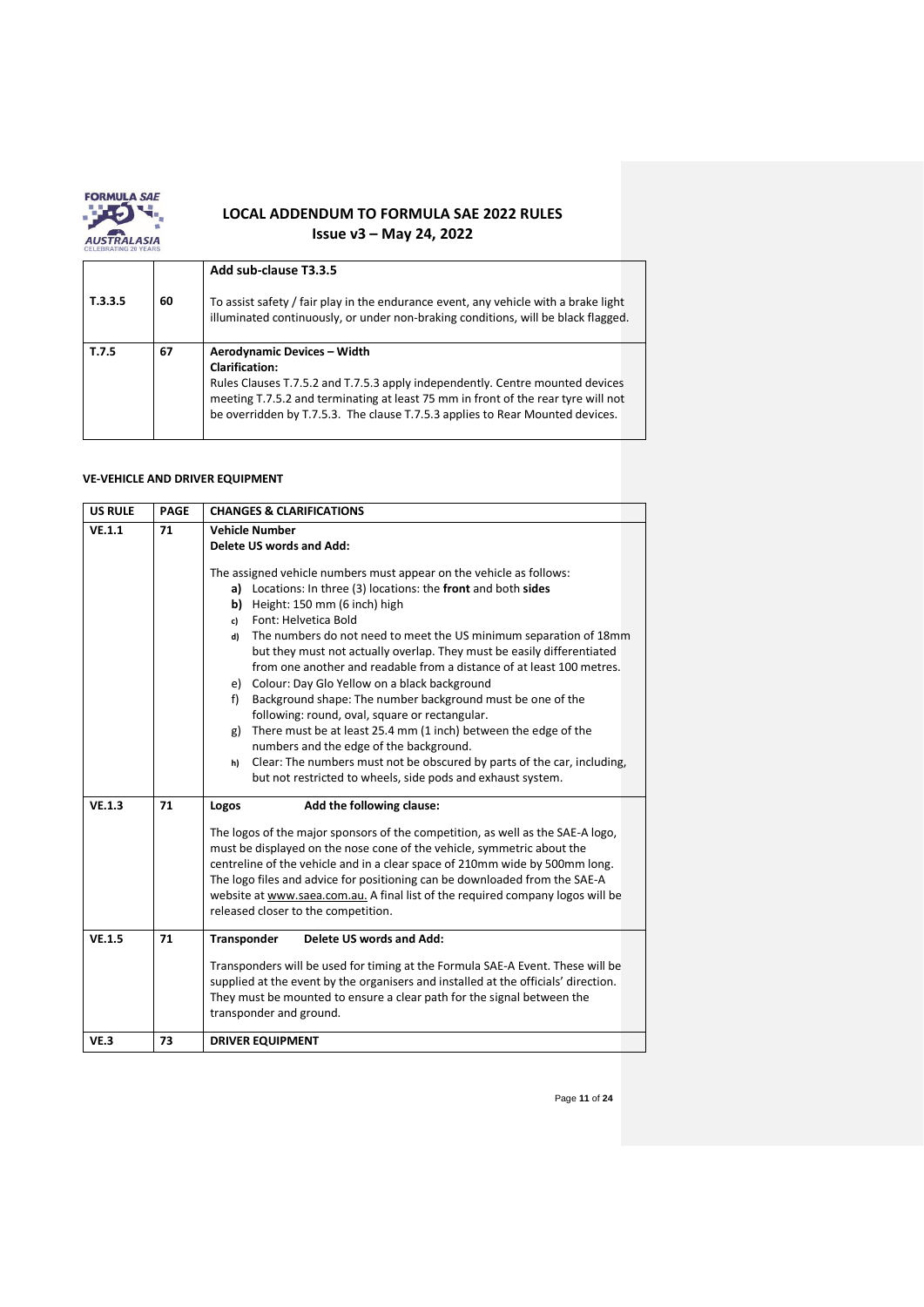

|          |                                 | Delete US Clauses VE.3.2.2; VE.3.3.1 to VE.3.3.6. The US Clause VE.3.3.7 (The<br>requirement to wear Arm Restraints to a minimum SFI Spec 3.3) is retained.                                                                                                                                                                                                                                                                                                                                                                                                                                                                                                                               |
|----------|---------------------------------|-------------------------------------------------------------------------------------------------------------------------------------------------------------------------------------------------------------------------------------------------------------------------------------------------------------------------------------------------------------------------------------------------------------------------------------------------------------------------------------------------------------------------------------------------------------------------------------------------------------------------------------------------------------------------------------------|
| VE.3.3.8 | Add additional clause VE.3.3.8: | Driver's equipment must be worn that is in accordance with the following<br>Schedule VE-3. This ensures optimum protection for drivers at the Formula SAE-<br>Australasia event and teams need only refer to the MA Regulations, General<br>Requirements, Schedule D for relevant details. The schedule below, VE-3, also<br>ensures compliance (or above) with the Formula SAE US Rules.<br>The Standard relevant to the Apparel item (Level A, B or C) is defined in<br>Schedule D, Apparel, on the MA website. . Go to Schedule D at<br>https://www.motorsport.org.au/docs/default-source/manual/general-<br>requirements/schedule-d.pdf?sfvrsn=e7aad4d8 16 to download the latest PDF |
|          |                                 | update and refer to Section 2, Apparel Standards and Section 3.                                                                                                                                                                                                                                                                                                                                                                                                                                                                                                                                                                                                                           |
|          | <b>Schedule VE-3</b>            | The Minimum Requirements are:                                                                                                                                                                                                                                                                                                                                                                                                                                                                                                                                                                                                                                                             |
|          | <b>Apparel Item</b>             | Level                                                                                                                                                                                                                                                                                                                                                                                                                                                                                                                                                                                                                                                                                     |
|          | Helmets:                        | Level B                                                                                                                                                                                                                                                                                                                                                                                                                                                                                                                                                                                                                                                                                   |
|          | Frontal Head Restraint:         | Level B                                                                                                                                                                                                                                                                                                                                                                                                                                                                                                                                                                                                                                                                                   |
|          | Overalls:                       | Level C (But must be a minimum 2 Layer suit)                                                                                                                                                                                                                                                                                                                                                                                                                                                                                                                                                                                                                                              |
|          | Underwear:                      | Level B                                                                                                                                                                                                                                                                                                                                                                                                                                                                                                                                                                                                                                                                                   |
|          | Balaclava:                      | Level A                                                                                                                                                                                                                                                                                                                                                                                                                                                                                                                                                                                                                                                                                   |
|          | Shoes:                          | Level B                                                                                                                                                                                                                                                                                                                                                                                                                                                                                                                                                                                                                                                                                   |
|          | Socks:                          | Level A                                                                                                                                                                                                                                                                                                                                                                                                                                                                                                                                                                                                                                                                                   |
|          | Gloves:                         | Level A                                                                                                                                                                                                                                                                                                                                                                                                                                                                                                                                                                                                                                                                                   |

### **IC- INTERNAL COMBUSTION ENGINE VEHICLES**

| <b>US RULE</b> | <b>PAGE</b> | <b>CHANGES &amp; CLARIFICATIONS</b>                                                                                                                                                                                                                                                                                                                                                                                                                                                                                                                                                     |
|----------------|-------------|-----------------------------------------------------------------------------------------------------------------------------------------------------------------------------------------------------------------------------------------------------------------------------------------------------------------------------------------------------------------------------------------------------------------------------------------------------------------------------------------------------------------------------------------------------------------------------------------|
| IC.5.1         | 80          | Fuel<br>Add additional clarification clause:                                                                                                                                                                                                                                                                                                                                                                                                                                                                                                                                            |
| IC.5.1.4       |             | At the Australasian Event, the fuels supplied will be unleaded petrol with<br>a Research Octane Number (RON) of 98 and Ethanol E85.<br>Teams must nominate the type of fuel required when they submit their<br>$\bullet$<br>entry registration.<br>Notes:<br>1. E85 formulation and characteristics may vary between locations and between<br>the fuel obtained by teams during development and that supplied at the event.<br>All US rules relating to ethanol (restrictors, etc.) will apply.<br>2. All fuel must be drained from the vehicle prior to entering the competition site. |
| IC.5.4         | 81          | <b>Fuel tank Filler Neck and Sight Tube</b><br>Add additional clause:                                                                                                                                                                                                                                                                                                                                                                                                                                                                                                                   |
| IC.5.4.9       | 82          | The filler neck and sight tube must meet the positive fixing/retention<br>requirements for fuel lines as per IC5.8.                                                                                                                                                                                                                                                                                                                                                                                                                                                                     |

Page **12** of **24**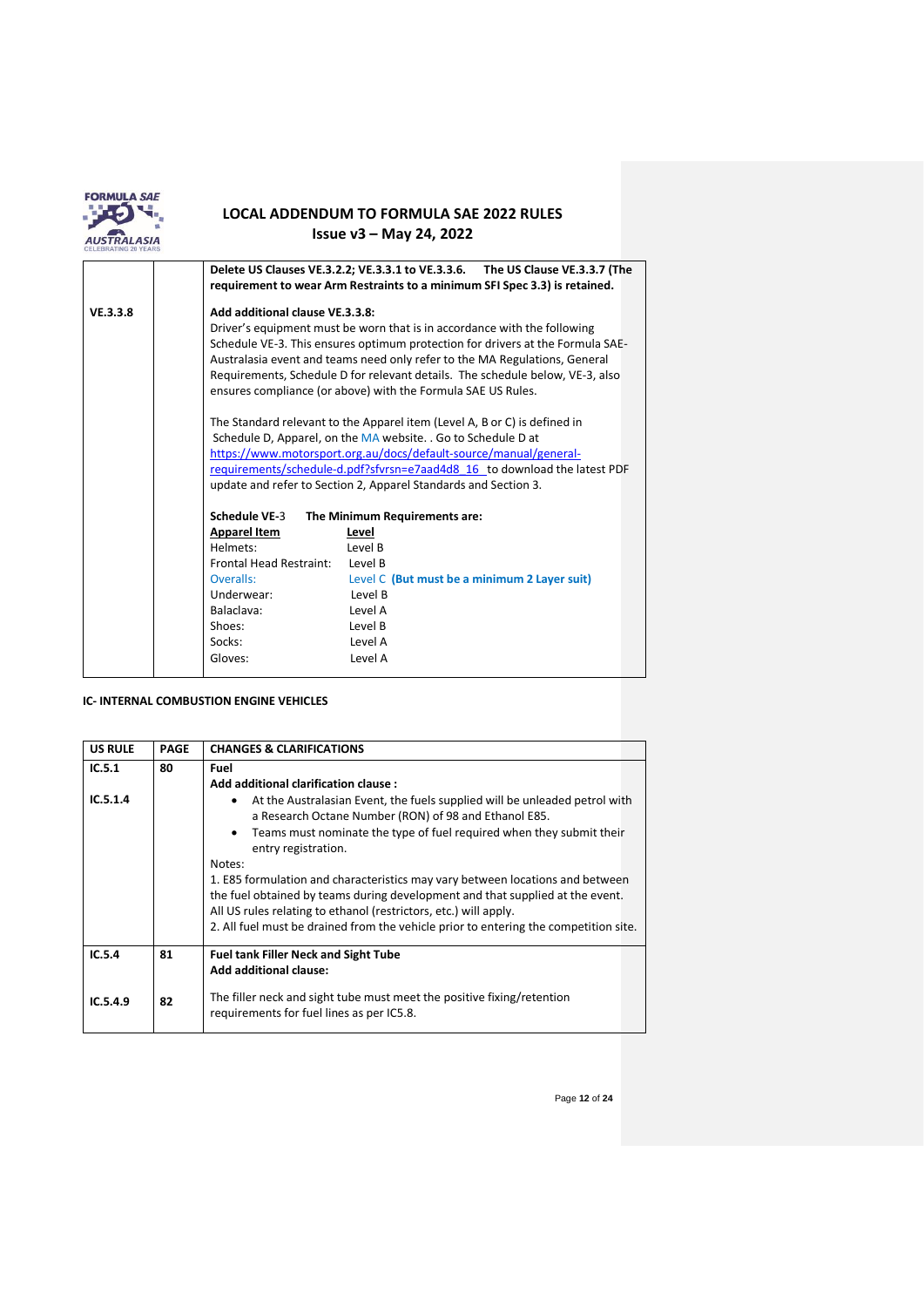

## **EV-ELECTRIC VEHICLES**

| <b>US RULE</b> | <b>PAGE</b> | <b>CHANGES &amp; CLARIFICATIONS</b>                                                                                                                                                                                                                                                                                                                                                                                                                                                                                    |
|----------------|-------------|------------------------------------------------------------------------------------------------------------------------------------------------------------------------------------------------------------------------------------------------------------------------------------------------------------------------------------------------------------------------------------------------------------------------------------------------------------------------------------------------------------------------|
| EV.4.2         | 87          | <b>Energy Meter</b>                                                                                                                                                                                                                                                                                                                                                                                                                                                                                                    |
| EV.4.2.1       |             | Revise second sentence to read:                                                                                                                                                                                                                                                                                                                                                                                                                                                                                        |
|                |             | Refer to the FSAE-A web site for detail information on the Energy Meter.                                                                                                                                                                                                                                                                                                                                                                                                                                               |
| EV.4.2.5       |             | Add clause to clarify the event supplied meter installation:                                                                                                                                                                                                                                                                                                                                                                                                                                                           |
|                |             | The Energy meter must be connected to the TSMPs on the TSMP side of the body<br>protection resistors. Energy Meters will be retrieved from teams at parc fermé<br>after the Endurance event (or earlier for teams that do not complete in the<br>Endurance Event) and analysed after this retrieval.                                                                                                                                                                                                                   |
| <b>EV.6.6</b>  | 92          | <b>Precharge and Discharge Circuits</b>                                                                                                                                                                                                                                                                                                                                                                                                                                                                                |
| EV.6.6.6       | 92          | <b>Add Clause defining the PDOC</b><br>PDOC. The components within the pre-charge and discharge circuits that<br>dissipate heat (power resistors, linear MOSFETs, heatsinks etc.) must be<br>monitored for thermal overload by a Pre-charge/Discharge Overload Circuit<br>(PDOC).                                                                                                                                                                                                                                      |
|                |             | In the case of a thermal overload, the PDOC must open the shutdown circuit<br>before the components exceed their manufacturer's recommended maximum<br>operating temperature. This must be done without the influence of any<br>programmable logic.<br>See also EV.8 Shutdown Circuit regarding shutdown and reactivation of the<br>tractive system after a fault.                                                                                                                                                     |
|                |             | The status of the PDOC must be shown to the driver by a red indicator light in the<br>cockpit that is easily visible even in bright sunlight. This indicator must light up, if<br>the PDOC detects a thermal overload of the pre-charge or discharge circuit. The<br>indicator light must be clearly labelled with "PDOC".                                                                                                                                                                                             |
|                |             | The PDOC may be omitted if the pre-charge and discharge circuit is designed for<br>continuous operation in a faulted state and will not adversely affect nearby<br>devices.                                                                                                                                                                                                                                                                                                                                            |
|                |             | If the PDOC is not fitted, theoretical and experimental evidence must be<br>submitted to demonstrate that the pre-charge and discharge circuit cannot<br>overheat to the point of damage to the vehicle and that the heat generated can<br>be appropriately dissipated when fitted to the vehicle. Any failure modes must be<br>documented in the FMEA with appropriate controls in place as required.<br>If the PDOC is not fitted, then the rationale/evidence must be submitted<br>concurrent with the FMEA timing. |
| <b>EV.8</b>    | 97          | <b>Shutdown Circuit and Systems</b>                                                                                                                                                                                                                                                                                                                                                                                                                                                                                    |

Page **13** of **24**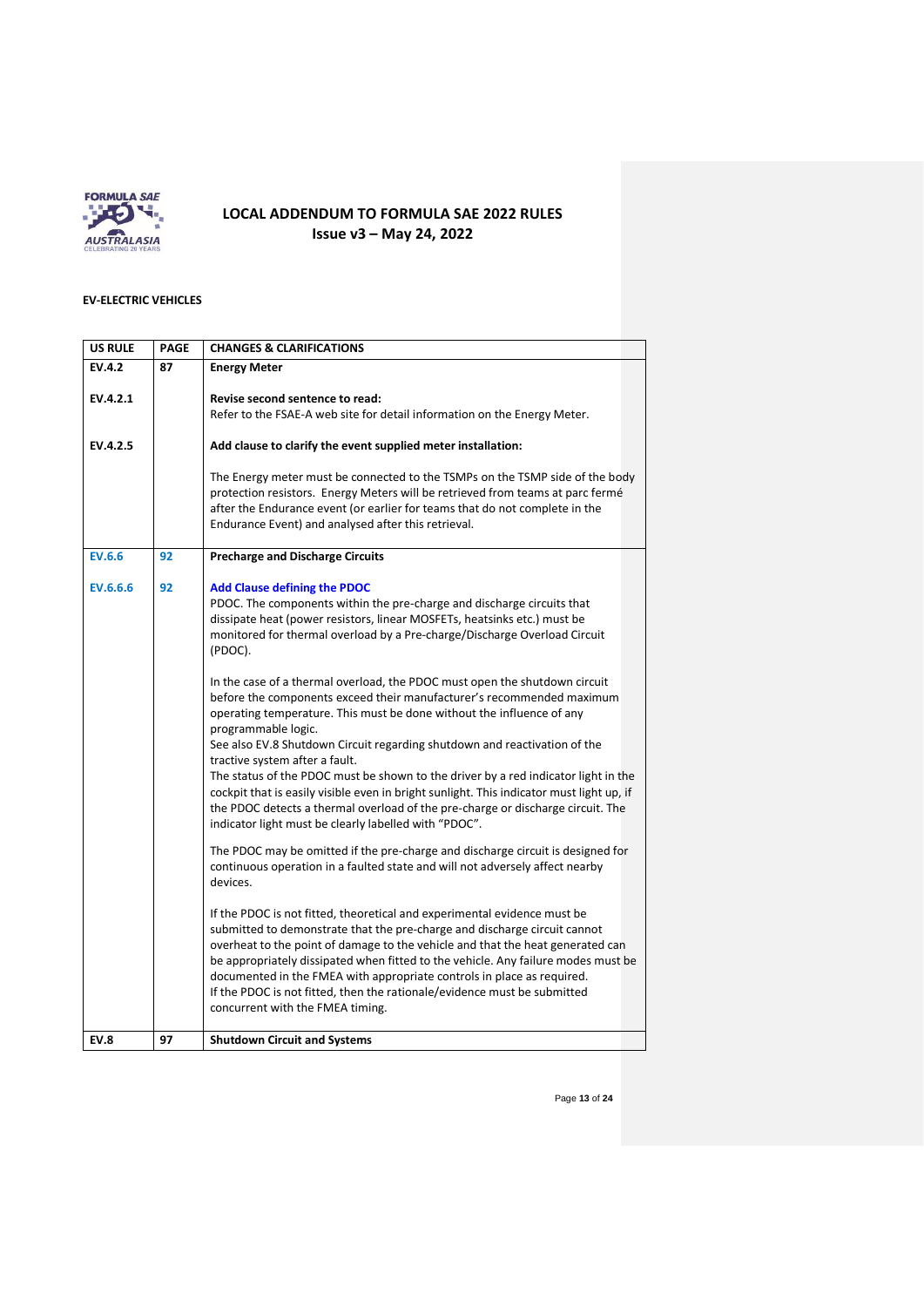

|                |     | Add revised words to include a PDOC circuit in the following clauses:                                                                                                                                                                                                                                                                                                                                         |
|----------------|-----|---------------------------------------------------------------------------------------------------------------------------------------------------------------------------------------------------------------------------------------------------------------------------------------------------------------------------------------------------------------------------------------------------------------|
| EV8.1.1        | 97  | <b>Add Clause</b>                                                                                                                                                                                                                                                                                                                                                                                             |
|                |     | i. Precharge/Discharge Overload Circuit (PDOC)                                                                                                                                                                                                                                                                                                                                                                |
| EV.8.1.3       | 97  | The AMS, IMD, BSPD and PDOC parts of the Shutdown Circuit must be designed<br>as Normally Open contacts                                                                                                                                                                                                                                                                                                       |
| EV.8.1.4       | 98  | The AMS, IMD, BSPD and PDOC must have completely independent circuits to<br>Open the Shutdown Circuit.<br>The respective circuits must be designed such that a failure cannot result in<br>electrical power being fed back into the Shutdown Circuit.                                                                                                                                                         |
| EV.8.2.3       | 98  | When the Shutdown Circuit is Opened by the AMS, IMD, BSPD or PDOC:                                                                                                                                                                                                                                                                                                                                            |
| <b>EV.8.5</b>  | 100 | <b>Accumulator Management System (AMS)</b>                                                                                                                                                                                                                                                                                                                                                                    |
|                |     | <b>Temperature Monitoring:</b>                                                                                                                                                                                                                                                                                                                                                                                |
|                |     |                                                                                                                                                                                                                                                                                                                                                                                                               |
| EV.8.5.5       | 100 | Wording revised for clarification of intent:                                                                                                                                                                                                                                                                                                                                                                  |
|                |     | For lithium based cells, while it is desirable to monitor the temperature of every<br>cell,                                                                                                                                                                                                                                                                                                                   |
|                |     | <b>a.</b> The temperature of at least 20% of the cells must be monitored by the                                                                                                                                                                                                                                                                                                                               |
|                |     | AMS.<br><b>b.</b> The monitored cells must be equally distributed inside the Accumulator<br>Container(s)                                                                                                                                                                                                                                                                                                      |
| <b>EV8.5.8</b> | 100 | <b>Add additional clause:</b>                                                                                                                                                                                                                                                                                                                                                                                 |
|                |     | The internal Temperatures of the accumulator pack will also be monitored by the<br>officials at the Australasian Competition via a Maxim iButton (DS1922T-F5) sensor<br>supplied by the organisers at the event.                                                                                                                                                                                              |
|                |     | The iButton sensor is to be located within the Accumulator Pack, mounted to<br>thermally connect to the negative cell terminal of the accumulator.<br>The sensor must be mounted on a thermally conductive surface, with a flat area<br>at least the size of the iButton footprint, and which is either in direct contact with<br>this terminal or no more than 30mm away from it.                            |
|                |     | Teams will be required to install the sensor during EV Technical Inspection (Step5)<br>into a holder that has been installed by the team prior to the event, using either<br>the appropriate Maxim iButton holder (DS 9093S), or an alternative mounting<br>approach, that is to the satisfaction of the Technical Inspection scrutineers.                                                                    |
|                |     | iButton devices will be retrieved from teams at parc ferme after the Endurance<br>event (or earlier for teams that do not complete in the Endurance Event) and<br>analysed after this retrieval. Teams that exceed their allowable accumulator<br>maximum temperature, without the AMS shutting down the vehicle, will receive<br>a zero score for all dynamic events completed before their sensor analysis. |
| <b>EV.8.7</b>  | 101 | <b>Brake System Plausibility Device - BSPD</b><br><b>Add clauses:</b>                                                                                                                                                                                                                                                                                                                                         |

Page **14** of **24**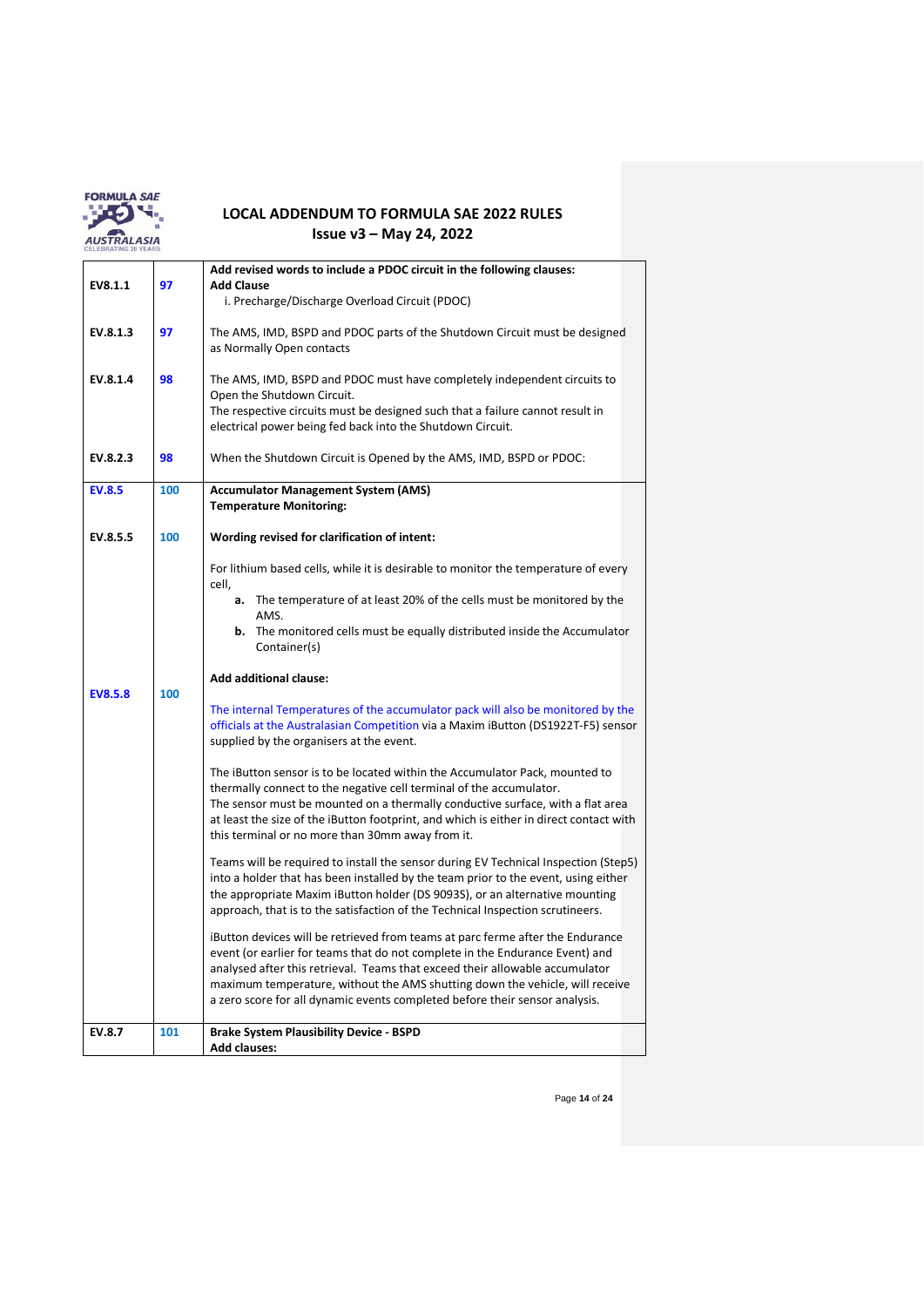

| EV.8.7.6  | 101 | <b>BSPD Circuit Test</b>                                                                                                                                                                                                                                                                                                                                                                                                                                                                                       |
|-----------|-----|----------------------------------------------------------------------------------------------------------------------------------------------------------------------------------------------------------------------------------------------------------------------------------------------------------------------------------------------------------------------------------------------------------------------------------------------------------------------------------------------------------------|
|           |     | Teams must be able to prove the correct function of the BSPD circuit without<br>spinning the vehicle's motors. This test must safely simulate power flow to the<br>motors by injecting a test current directly into the main current sensor (through<br>an auxiliary winding on this sensor for example), while the driver depresses the<br>brake pedal. Teams should detail their test plan in their ESF and FMEA and will be<br>required to demonstrate correct function of the BSPD during EV scrutineering |
| EV.8.7.7  | 101 | The status of the BSPD must be shown to the driver by a red indicator light in the<br>cockpit that is easily visible even in bright sunlight. This indicator must light up, if<br>the BSPD opens the tractive system shutdown circuit.                                                                                                                                                                                                                                                                         |
| EV.10.3   | 103 | Charging<br>Add clause defining the Charger Connector and Power Supply:                                                                                                                                                                                                                                                                                                                                                                                                                                        |
| EV.10.3.6 | 104 | Electrical power will be supplied for teams to recharge their vehicles via an<br>AS3123 compatible 32 amp, 415 volt, three phase, 5 pin connector.<br>This will be located on a support post outside their pit shed. Teams that require a<br>single phase supply for their chargers shall provide an appropriately tested and<br>tagged breakout box or adapter cable that connects to the 32A 415V 5 pin<br>connector that is provided.                                                                       |

## **IN-TECHNICAL INSPECTION**

| <b>US RULE</b> | <b>PAGE</b> | <b>CHANGES &amp; CLARIFICATIONS</b>                                                                                                                                                                                                                                                                                                                                                                                                                                                             |
|----------------|-------------|-------------------------------------------------------------------------------------------------------------------------------------------------------------------------------------------------------------------------------------------------------------------------------------------------------------------------------------------------------------------------------------------------------------------------------------------------------------------------------------------------|
| IN.2           | 105         | <b>INSPECTION CONDUCT</b><br>Any other special requirements for Inspection at the Australasian event not listed<br>in tis Addendum will be detailed in the Event Handbook and/or on the website.                                                                                                                                                                                                                                                                                                |
| IN.3           | 105         | <b>INITIAL INSPECTION</b><br>Delete US words and Add:<br>The following must be brought to Initial Inspection:<br>Technical Inspection Form completed and signed by the team<br>$\bullet$<br>All Driver Equipment per VE.3 to be used by each driver<br>$\bullet$<br>Fire Extinguishers (for paddock and vehicle)<br>$\bullet$<br><b>Wet Tyres</b><br>$\bullet$<br>IC cars only with Electronic Throttle Control: ETC FMEA.<br>Copies of any submitted Rules Queries with the received response. |
| IN.4           | 106         | ELECTRICAL TECHNICAL INSPECTION (EV)<br>For clarification, at the FSAE-A event, the following procedure will apply to<br>complement the requirements identified in IN-4 per the SAE International Rules.<br>All inspection items per IN.4.1 must be brought to the inspection.<br><b>Electric Vehicles Only</b><br>Technical Inspection will be a sequential step process as follows:                                                                                                           |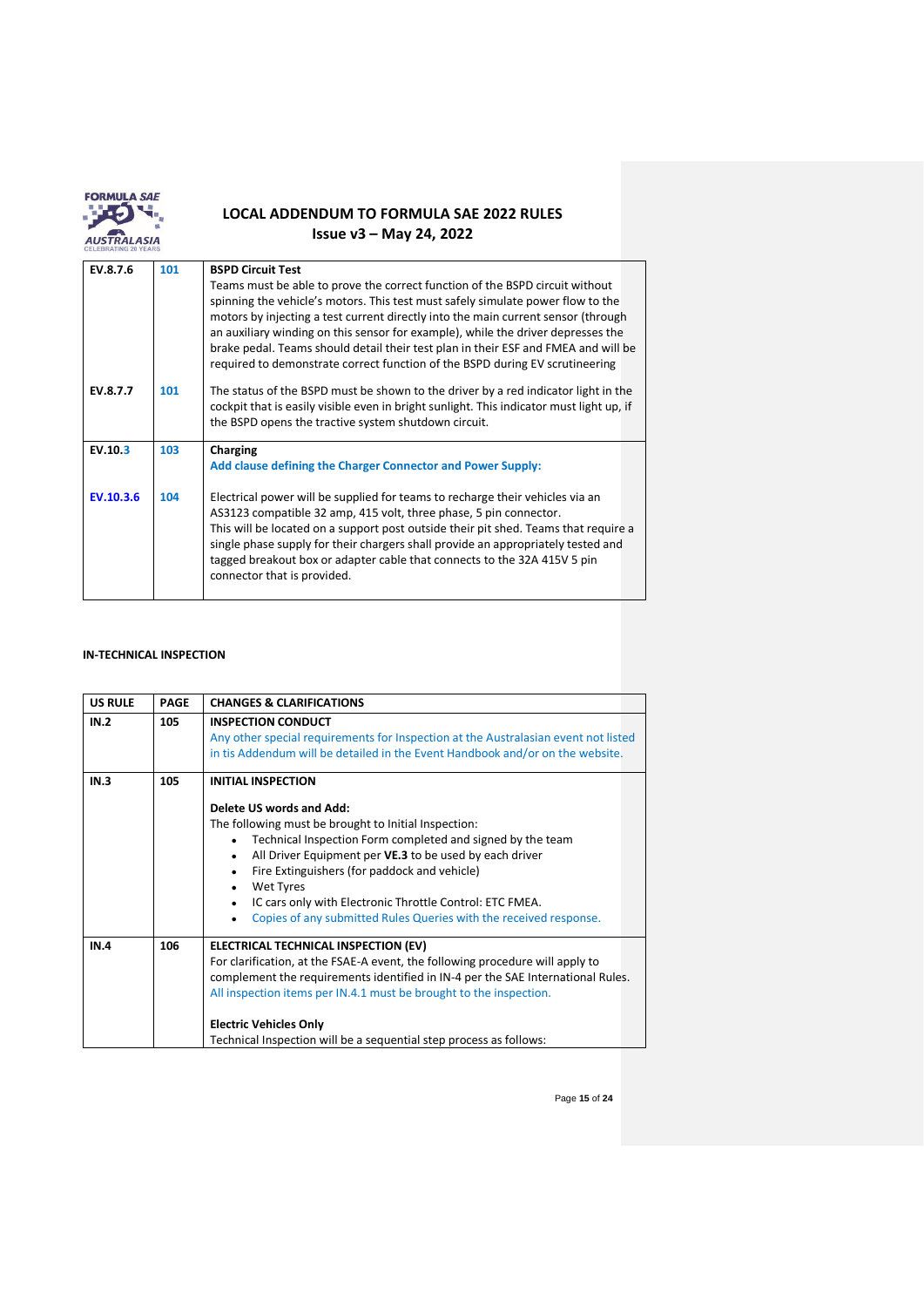

 $\overline{\Gamma}$ 

|               |     | 1. Verification of State of Charge (desirably should be 50% or less) and a visual<br>inspection of all electrical systems and will involve internal inspection of battery<br>packs and all HV system enclosures. Time will be scheduled Thursday and Friday<br>for this inspection.<br>2. Mechanical Inspection as per the relevant parts of IN.8.<br>3. Tilt test may be completed after completing part 2.<br>4. Functional testing where teams will be required to demonstrate correct<br>function of safety systems within the car and final electrical inspection.<br>5. Installation of Maxim iButton and Energy Meter. Verification of Energy Meter<br>operation.<br>6. Teams will be required to complete the above steps before proceeding to<br>brake test, dynamics events, or test pad<br>7. Teams are not to engage the HVD or power up their cars until their vehicle has<br>advanced with sufficient level of sign-off and the team has been given specific<br>approval to do so by the EV officials. |
|---------------|-----|----------------------------------------------------------------------------------------------------------------------------------------------------------------------------------------------------------------------------------------------------------------------------------------------------------------------------------------------------------------------------------------------------------------------------------------------------------------------------------------------------------------------------------------------------------------------------------------------------------------------------------------------------------------------------------------------------------------------------------------------------------------------------------------------------------------------------------------------------------------------------------------------------------------------------------------------------------------------------------------------------------------------|
|               |     | <b>Added Clause:</b>                                                                                                                                                                                                                                                                                                                                                                                                                                                                                                                                                                                                                                                                                                                                                                                                                                                                                                                                                                                                 |
| <b>IN.4.8</b> | 107 | <b>BSPD Circuit Test</b><br>BSPD Function and indicator light illumination will be checked in accordance with<br>EV.8.6.4/5.                                                                                                                                                                                                                                                                                                                                                                                                                                                                                                                                                                                                                                                                                                                                                                                                                                                                                         |
| IN.5.2        | 107 | <b>Egress Test</b>                                                                                                                                                                                                                                                                                                                                                                                                                                                                                                                                                                                                                                                                                                                                                                                                                                                                                                                                                                                                   |
| IN.5.2.3      | 107 | <b>Add clause:</b><br>A list of the names of all drivers and times they achieved in the test must be<br>provided by each team with the Technical Inspection List at on-site registration.<br>The drivers who will be required to complete the test for verification at Technical<br>Inspection will be identified at the event. This may or may not include all drivers.                                                                                                                                                                                                                                                                                                                                                                                                                                                                                                                                                                                                                                             |
| <b>IN.6</b>   | 108 | <b>Driver Template</b>                                                                                                                                                                                                                                                                                                                                                                                                                                                                                                                                                                                                                                                                                                                                                                                                                                                                                                                                                                                               |
| IN.6.3        | 108 | <b>Add Clause:</b><br>To ensure adequate driver protection for varying driving positions, and to ensure<br>a common approach to driver packaging, if the requirements of F5.6.3 to F5.6.5<br>are not met with the 95th percentile male template, 35 points will be deducted<br>from the team's design event score and the car will not be allowed to compete in<br>any dynamic events until modified to ensure compliance. The 915mm minimum<br>dimension of the diagram in F5.6.5 must be maintained.                                                                                                                                                                                                                                                                                                                                                                                                                                                                                                               |
| IN.8.1        | 108 | <b>Inspection Items</b>                                                                                                                                                                                                                                                                                                                                                                                                                                                                                                                                                                                                                                                                                                                                                                                                                                                                                                                                                                                              |
|               |     | Add the following items to the required list:<br>• The tested sample of the Standard IA if required to be tested due to the<br>bulkhead configuration.<br>• The bulkhead sample from the Impact Attenuator Test if not included with<br>the Attenuator                                                                                                                                                                                                                                                                                                                                                                                                                                                                                                                                                                                                                                                                                                                                                               |
| IN.10.2.2     | 110 | Sound Level Measurement (IC vehicles) - Clarification                                                                                                                                                                                                                                                                                                                                                                                                                                                                                                                                                                                                                                                                                                                                                                                                                                                                                                                                                                |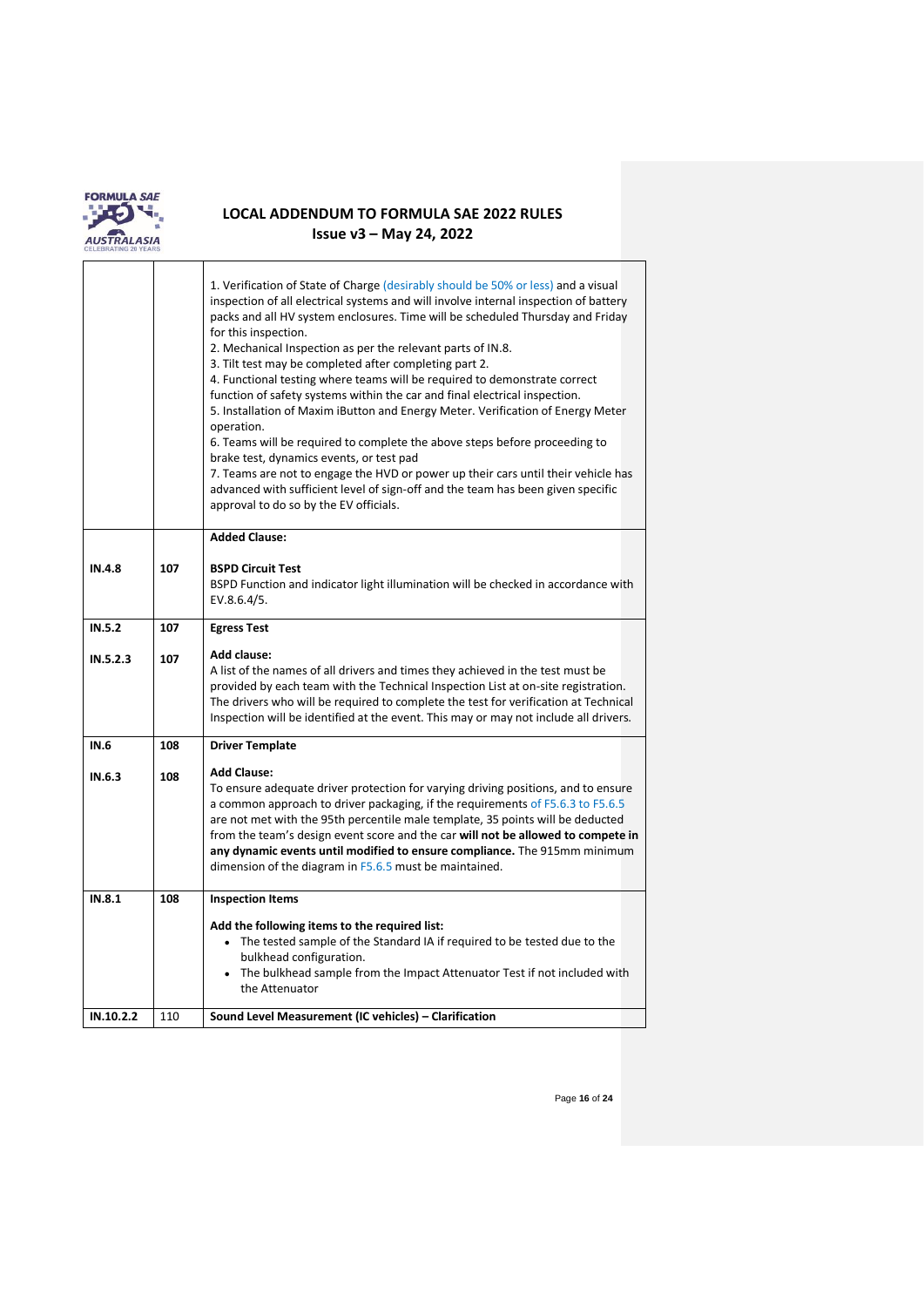

|         |     | The US rules were modified in 2020 to adopt the Australasian approach to sound<br>level measurement for special exhaust configurations but the following more<br>specific test definition is provided for clarity:<br>Height of the sound meter will be such that the vertical level will be determined<br>by placement at an angle of 45° to a projected line of the centreline of the<br>exhaust direction at the outlet. (This will not be at the height of the exhaust<br>outlet except for exhausts exiting parallel to the ground.) |
|---------|-----|-------------------------------------------------------------------------------------------------------------------------------------------------------------------------------------------------------------------------------------------------------------------------------------------------------------------------------------------------------------------------------------------------------------------------------------------------------------------------------------------------------------------------------------------|
|         |     |                                                                                                                                                                                                                                                                                                                                                                                                                                                                                                                                           |
| IN.11   | 111 | <b>RAIN TEST (EV ONLY)</b>                                                                                                                                                                                                                                                                                                                                                                                                                                                                                                                |
|         |     | <b>Add Clause</b>                                                                                                                                                                                                                                                                                                                                                                                                                                                                                                                         |
| IN.11.4 | 111 | <b>Sealing</b>                                                                                                                                                                                                                                                                                                                                                                                                                                                                                                                            |
|         |     | Temporary sealing fixes, such as removable tape, will not be accepted as                                                                                                                                                                                                                                                                                                                                                                                                                                                                  |
|         |     | adequate vehicle design in order to pass the Rain Test.                                                                                                                                                                                                                                                                                                                                                                                                                                                                                   |
| IN.12   | 111 | <b>BRAKE TEST - IC and EV</b>                                                                                                                                                                                                                                                                                                                                                                                                                                                                                                             |
|         |     | <b>Add Note to Objective clause:</b>                                                                                                                                                                                                                                                                                                                                                                                                                                                                                                      |
| IN.12.1 | 111 | <b>Brake Light Check</b>                                                                                                                                                                                                                                                                                                                                                                                                                                                                                                                  |
|         |     | During the brake test IN.12.2 and IN.12.3 the officials will assess if the                                                                                                                                                                                                                                                                                                                                                                                                                                                                |
|         |     | illumination is judged as satisfactory for clear observation in sunlight, by                                                                                                                                                                                                                                                                                                                                                                                                                                                              |
|         |     | observation from the rear. This will be a subjective judgement.                                                                                                                                                                                                                                                                                                                                                                                                                                                                           |

### **S-STATIC EVENTS**

| <b>S.2 PRESENTATION EVENT</b> |      |                                                                                                                                    |
|-------------------------------|------|------------------------------------------------------------------------------------------------------------------------------------|
| <b>US RULE</b>                | PAGF | <b>CHANGES AND CLARIFICATIONS</b>                                                                                                  |
| S.2.2.1                       | 115  | The Concept for the Presentation Event at FSAE-A 2021 will be available on the<br>Formula SAE-A website and in the Event Handbook. |

### **S.3 COST & MANUFACTURING EVENT**

For additional instructions regarding the local FSAE-A Cost Event, and clarifications regarding costing and reports, including consistent use of Process Multipliers, refer to the Cost Event Supplement document available from the SAE-A website.

A number of administrative items previously included in the Rules are now located on the USA Formula website under Documents & Resource (Refer to Cost Event Supplement and other Templates).

| S.3.4.2<br><b>Cost Report Submission</b><br>117<br>Delete US words and Add:<br>The Cost Report must be submitted in Excel and PDF formats via the online<br>Formula SAE-A 2022 Document Submissions Google Form. | S.3.10         | 118         | <b>Add Item Request</b>             |  |
|------------------------------------------------------------------------------------------------------------------------------------------------------------------------------------------------------------------|----------------|-------------|-------------------------------------|--|
|                                                                                                                                                                                                                  |                |             |                                     |  |
|                                                                                                                                                                                                                  |                |             |                                     |  |
|                                                                                                                                                                                                                  | <b>US RULE</b> | <b>PAGE</b> | <b>CHANGES &amp; CLARIFICATIONS</b> |  |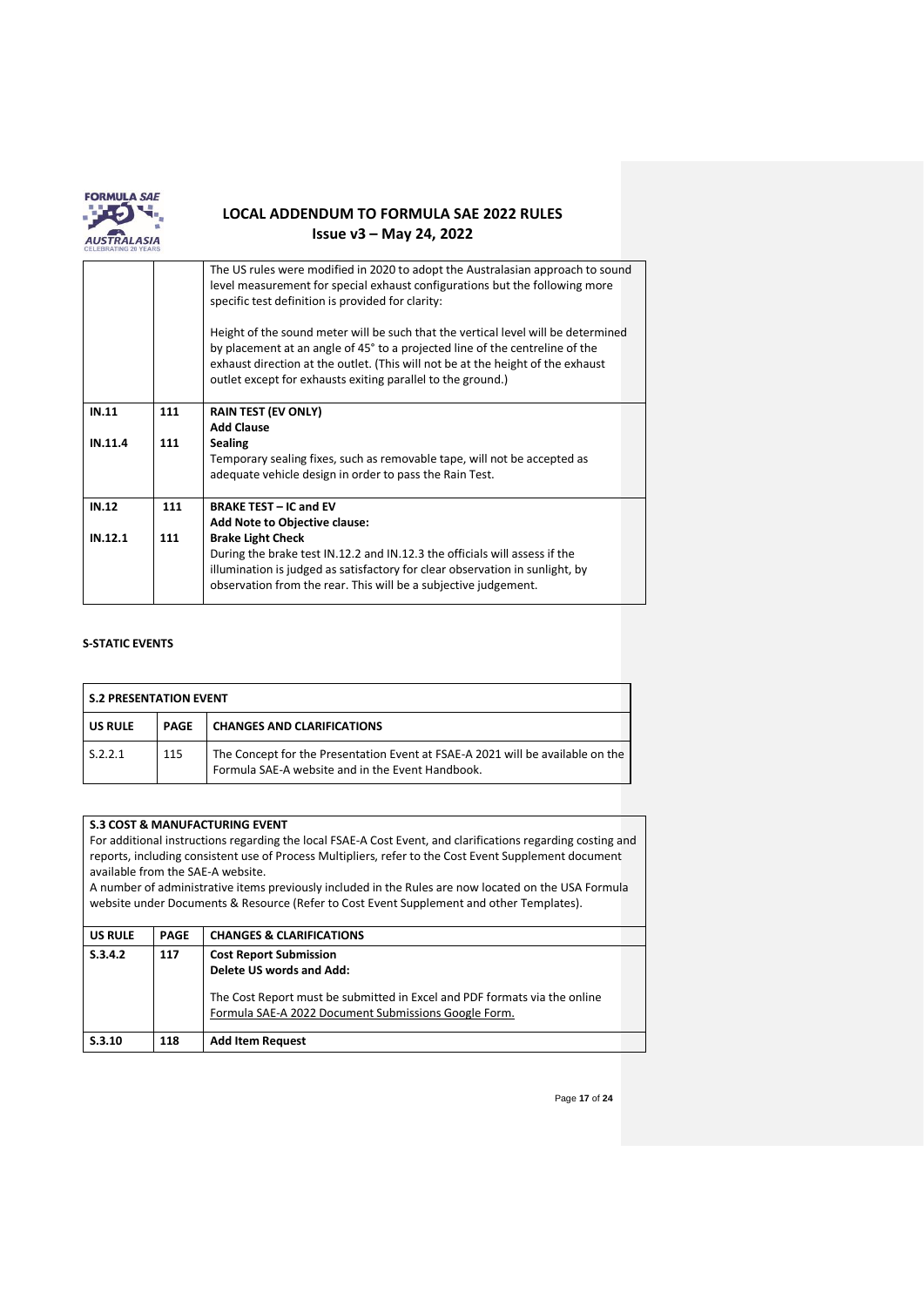

|                         |             | Delete US words in S.3.10.1 and Add:                                                                                                                                                                                                                                                                                                                                                                                                                                                                                                      |  |  |  |
|-------------------------|-------------|-------------------------------------------------------------------------------------------------------------------------------------------------------------------------------------------------------------------------------------------------------------------------------------------------------------------------------------------------------------------------------------------------------------------------------------------------------------------------------------------------------------------------------------------|--|--|--|
| S.3.10.1                | 118         | For the Formula SAE-A event, any Add Item Requests must be submitted via the<br>online Formula SAE-A 2022 Document Submissions Google Form for review and<br>processing by the local Formula SAE-A office.                                                                                                                                                                                                                                                                                                                                |  |  |  |
| S.3.12                  | 118/<br>119 | <b>Cost Report Penalty Process</b><br>Note:<br>As in prior competition years, for the Formula SAE-A Cost Event, the points<br>penalties applied may be uniformly less than indicated, dependent on the judges'<br>assessment of the level of errors and quality of submissions across all vehicles.<br>Where missing costs are identified, these will be added at the correct value and a<br>point penalty applied rather than the US Rules approach of a double cost penalty.                                                            |  |  |  |
| S.3.13                  | 119         | <b>Event Day and Discussion</b>                                                                                                                                                                                                                                                                                                                                                                                                                                                                                                           |  |  |  |
| S.3.13.3                | 119         | Delete US words and Add:<br>Teams must bring a computer with USB Type A Port (with minimum 34 x 20 cm<br>screen) capable of running the Cost Report, and the Addendum if applicable, to<br>the judging. The judges will provide a USB stick loaded with the team's electronic<br>submission of the Cost Report eBOM document. A computer or other media<br>may be used for presentation of other materials at the event as well as tables,<br>charts and drawings. Refer to Event Handbook for final details of the FSAE-A<br>Cost Event. |  |  |  |
| S.3.16                  | 119         | <b>Cost Event Scoring</b>                                                                                                                                                                                                                                                                                                                                                                                                                                                                                                                 |  |  |  |
| S.3.16.2                | 120         | <b>Delete US Words and Add:</b><br>Price Score is given by<br>Price Score =<br>30 x ( Pmax / Pmin ) -1<br>$( Pmax / Pyour ) - 1$                                                                                                                                                                                                                                                                                                                                                                                                          |  |  |  |
| S.3.16.3<br>S.3.17      | 120<br>120  | <b>Delete US Words and Add:</b><br>Cost Event Score is the Sum of:<br><b>Price Score</b><br>30 points maximum<br>Review at the Event; Accuracy of Costing; Process Discussion and<br><b>Scenario/Task Score</b><br>70 Points total allocation.<br>The final detail allocation elements will be advised in the Event Handbook and on<br>the Formula SAE-A website.<br><b>Add additional clause.</b><br>At the Australasian Event, teams are required to cost and submit a complete Bill                                                    |  |  |  |
| <b>S.4 DESIGN EVENT</b> |             | of Material as per the US event but at the on-site event review a maximum of<br>only 2 systems will be reviewed in detail. The chosen system(s) will be advised 3<br>weeks in advance of the Event commencement.<br>Cost points allocation will have more emphasis on detail accuracy in the chosen<br>system(s), use of targets and processes by teams and general cost understanding<br>of their components by all members and the scenario presented for teams to<br>respond to prior to the event.                                    |  |  |  |
|                         |             |                                                                                                                                                                                                                                                                                                                                                                                                                                                                                                                                           |  |  |  |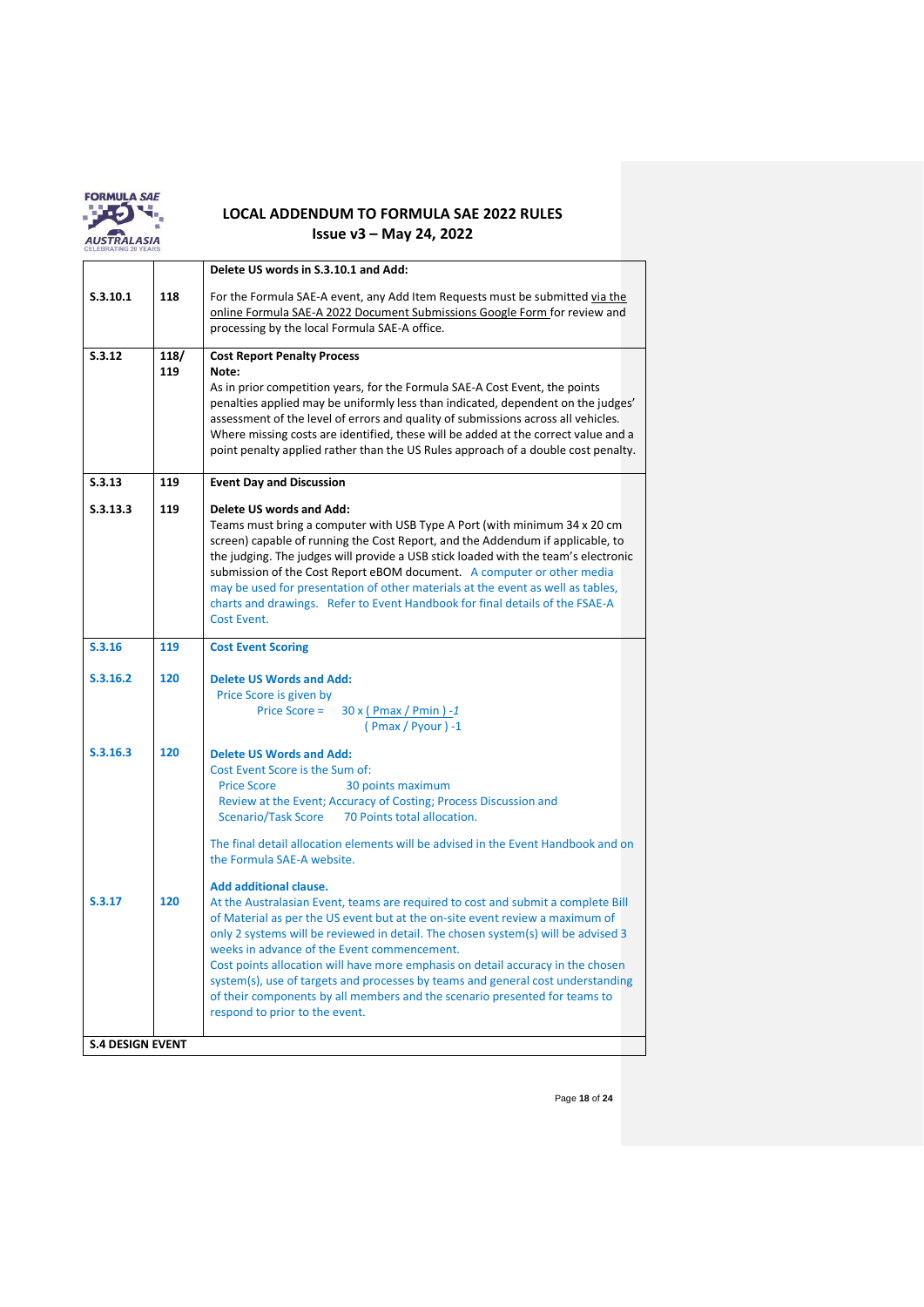

| The Design Score Sheet can be downloaded the SAE-A website at www.saea.com.au.                           |     |                                                                                                              |  |  |  |  |  |
|----------------------------------------------------------------------------------------------------------|-----|--------------------------------------------------------------------------------------------------------------|--|--|--|--|--|
| The details relating to the conduct of the Design Event will be communicated closer to the event date in |     |                                                                                                              |  |  |  |  |  |
| the Event Handbook.                                                                                      |     |                                                                                                              |  |  |  |  |  |
|                                                                                                          |     | Note: Some additional clarifications on Design Documentation and Formats may be provided in the              |  |  |  |  |  |
|                                                                                                          |     | Event Handbook to be published later in the year.                                                            |  |  |  |  |  |
| S.4.2                                                                                                    | 120 | <b>Design Documents - Required Submission</b>                                                                |  |  |  |  |  |
|                                                                                                          |     | Delete USA words and add revised wording:                                                                    |  |  |  |  |  |
| S.4.2.1                                                                                                  | 120 | The Design Briefing, Vehicle Drawings, Design Specification Sheet and Design                                 |  |  |  |  |  |
|                                                                                                          |     | Video, must be submitted prior to the event via the online Formula SAE-A 2021                                |  |  |  |  |  |
|                                                                                                          |     | <b>Document Submissions Google Form.</b>                                                                     |  |  |  |  |  |
| S.4.3                                                                                                    | 120 | <b>Design Documents Content and Format</b>                                                                   |  |  |  |  |  |
|                                                                                                          |     | Add extra clause:                                                                                            |  |  |  |  |  |
| S.4.3.5                                                                                                  |     | All of the Design Document files must be named as follows using the SAE-A                                    |  |  |  |  |  |
|                                                                                                          |     | assigned car number and the complete school name:                                                            |  |  |  |  |  |
|                                                                                                          |     |                                                                                                              |  |  |  |  |  |
|                                                                                                          |     | carnumber_schoolname_Design_Report.pdf                                                                       |  |  |  |  |  |
|                                                                                                          |     |                                                                                                              |  |  |  |  |  |
|                                                                                                          |     | Example: 001_University of SAE_Design_Report.pdf                                                             |  |  |  |  |  |
|                                                                                                          |     | Add new clauses S.4.5.(A) between S.4.5 and S.4.6:                                                           |  |  |  |  |  |
| S.4.5(A).1                                                                                               | 121 | Design Video                                                                                                 |  |  |  |  |  |
|                                                                                                          |     | A Design Video with an overview of goals, concept, execution and achievements                                |  |  |  |  |  |
|                                                                                                          |     | is to be submitted. With time during the competition limited and judges being                                |  |  |  |  |  |
|                                                                                                          |     | split into multiple teams, there will be no opportunity for the team to share this                           |  |  |  |  |  |
|                                                                                                          |     | high level vehicle overview. As with the written design report, contents are<br>intentionally not specified. |  |  |  |  |  |
|                                                                                                          |     |                                                                                                              |  |  |  |  |  |
| S.4.5(A).2                                                                                               |     | The Design video may be up to five minutes in length, with no editing/cuts mid-                              |  |  |  |  |  |
|                                                                                                          |     | sentence. Speakers shall be introduced before presenting. Only physical                                      |  |  |  |  |  |
|                                                                                                          |     | parts/material may be used as visual aids (ie no CAE or computer graphics).                                  |  |  |  |  |  |
| S.4.5(A).3                                                                                               |     | The Design Video file must be named as follows using the SAE-A assigned car                                  |  |  |  |  |  |
|                                                                                                          |     | number and the complete school name:                                                                         |  |  |  |  |  |
|                                                                                                          |     | carnumber_schoolname_Design_Video.mp4                                                                        |  |  |  |  |  |
|                                                                                                          |     | Example: 001_University of SAE_Design_Video.mp4                                                              |  |  |  |  |  |
|                                                                                                          |     |                                                                                                              |  |  |  |  |  |
| S.4.5(A).4                                                                                               |     | The Design Video must be submitted electronically in H.264, MPEG-4 Part 10,                                  |  |  |  |  |  |
|                                                                                                          |     | format (*.mp4 file). It may be encoded at up to 30 frames per second and                                     |  |  |  |  |  |
|                                                                                                          |     | a maximum of 30 MB in file size. Hint: Use Hand Brake or Apple iTunes for video<br>transcoding.              |  |  |  |  |  |
|                                                                                                          |     |                                                                                                              |  |  |  |  |  |
|                                                                                                          |     | An identical high-definition version of the video may optionally be uploaded to                              |  |  |  |  |  |
|                                                                                                          |     | YouTube, unlisted, with the URL supplied via the online Formula SAE-A 2021                                   |  |  |  |  |  |
|                                                                                                          |     | Document Submissions Google Form, as per Appendix PDA-1.                                                     |  |  |  |  |  |
|                                                                                                          |     |                                                                                                              |  |  |  |  |  |

### **D-DYNAMIC EVENTS**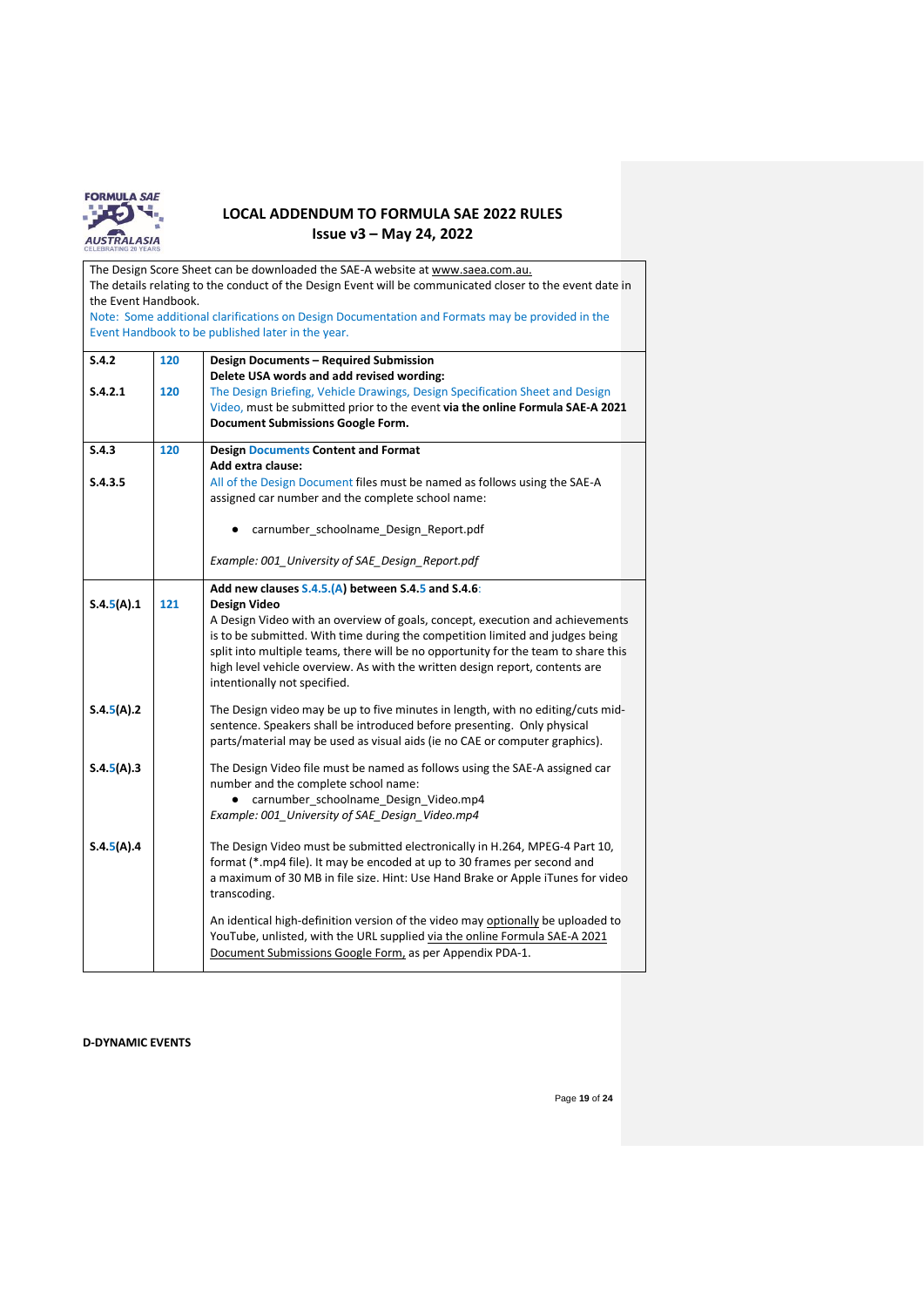

| <b>DYNAMIC EVENTS</b><br>The following general rules covering vehicle operation will apply at the FSAE-Australasia for<br>all Dynamic Events and are supplementary to the published USA Formula SAE Rules. |             |                                                                                                                                                                                                                                                                                                                                                                                                    |  |  |  |
|------------------------------------------------------------------------------------------------------------------------------------------------------------------------------------------------------------|-------------|----------------------------------------------------------------------------------------------------------------------------------------------------------------------------------------------------------------------------------------------------------------------------------------------------------------------------------------------------------------------------------------------------|--|--|--|
| <b>US RULE</b>                                                                                                                                                                                             | <b>PAGE</b> | <b>CHANGES &amp; CLARIFICATIONS</b>                                                                                                                                                                                                                                                                                                                                                                |  |  |  |
| D.3                                                                                                                                                                                                        | 122         | <b>Driving</b>                                                                                                                                                                                                                                                                                                                                                                                     |  |  |  |
| D.3.3                                                                                                                                                                                                      | 123         | <b>Driving Under Power</b><br>For clarification Delete under Clause D.3.3.1 Delete US words and Add                                                                                                                                                                                                                                                                                                |  |  |  |
| D.3.3.1                                                                                                                                                                                                    | 123         | Vehicles may be driven under their own power only when inside the designated<br>Dynamic Areas, (e.g. running in a dynamic event; on the practice track; during<br>brake test) unless otherwise directed by an official.                                                                                                                                                                            |  |  |  |
|                                                                                                                                                                                                            |             | Add the following clause:                                                                                                                                                                                                                                                                                                                                                                          |  |  |  |
| D.3.11                                                                                                                                                                                                     | 124         | <b>External Equipment and Work on Vehicles</b><br>All vehicles must be capable of start, stop, restart and idle in all dynamic events,<br>without external assistance, once the vehicle is on the starting line. This<br>reinforces the requirement that any item essential to satisfactory vehicle<br>operation are included in the cost and design reports for the event.                        |  |  |  |
|                                                                                                                                                                                                            |             | Accordingly, for all dynamic events, from the time that the vehicle is deemed<br>"ready to run" and has moved forward to the starting line under the starter's<br>control, it cannot be worked on and no auxiliary batteries or cooling fans are<br>allowed, until the event is completed (including all heats required to be run<br>consecutively or with some delay under officials' direction). |  |  |  |
|                                                                                                                                                                                                            |             | If the vehicle subsequently cannot run it may be removed from the line and<br>repaired but will be deemed to have run "out of order".                                                                                                                                                                                                                                                              |  |  |  |
|                                                                                                                                                                                                            |             | Additionally, to avoid disruption to the start line, ensure safe operation and not<br>impair clear movement of other vehicles, the above requirements will also apply<br>for vehicles entering the holding queue for an event, unless specific clearance for<br>any work or use of auxiliary equipment has been obtained from the officials<br>controlling that event.                             |  |  |  |
|                                                                                                                                                                                                            |             | <b>Add additional clause:</b>                                                                                                                                                                                                                                                                                                                                                                      |  |  |  |
| D.3.12                                                                                                                                                                                                     | 124         | Dynamic Events - Remotely Changing Vehicle Specifications (Telemetry)<br>In all Dynamic Events, teams are prohibited from transmitting any data to the<br>vehicle that changes the configurations/parameters of the vehicle from the time<br>the vehicle enters the 'hot' or starting area under the official starter's control and<br>until leaving Parc Fermé (where this is applicable).        |  |  |  |
|                                                                                                                                                                                                            |             | Contravention of this clause will result in zero score for the event concerned.<br>Vehicle condition monitoring and communication with the driver is permitted.                                                                                                                                                                                                                                    |  |  |  |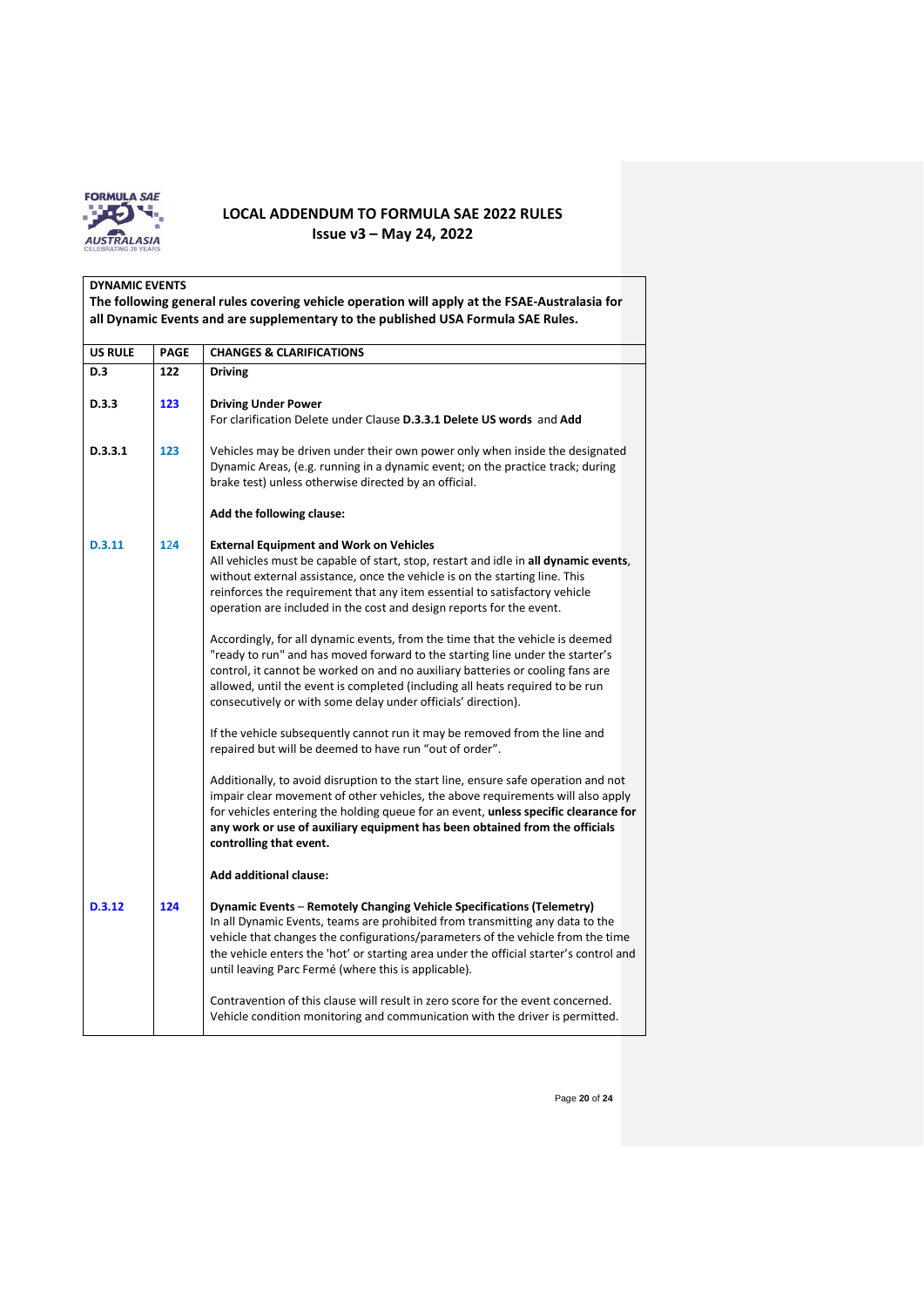

| D.4                                | 124 | <b>FLAGS</b><br>The specific flags to be used at the Australasian event will be clarified at the<br>event's team and driver briefings. Green and red "lollypop" signals may also be<br>used for signalling entry to the track.                                                                                                                                                                                                                                                                                                                                                                                                                                  |  |  |  |  |
|------------------------------------|-----|-----------------------------------------------------------------------------------------------------------------------------------------------------------------------------------------------------------------------------------------------------------------------------------------------------------------------------------------------------------------------------------------------------------------------------------------------------------------------------------------------------------------------------------------------------------------------------------------------------------------------------------------------------------------|--|--|--|--|
| D.6.2                              | 123 | <b>Tyre Changes during Endurance</b>                                                                                                                                                                                                                                                                                                                                                                                                                                                                                                                                                                                                                            |  |  |  |  |
| D6.2.5                             | 124 | If the vehicle has tyre puncture;<br><b>Add additional clarification for Australasian Event:</b>                                                                                                                                                                                                                                                                                                                                                                                                                                                                                                                                                                |  |  |  |  |
| D6.2.5.b                           | 126 | <b>Delete USA words and Add:</b><br>Teams that have incurred a puncture during the endurance event due to external<br>factors (e.g. debris on track) may change the tyre within the driver change area,<br>with no time penalty for the tyre change time.<br>The wheel/tyre removed will be impounded and if, on inspection by the judges, it<br>is subsequently assessed that the deflation/puncture was not caused by external<br>factors, the vehicle will then be given a DNF for the event.<br>Deflation or punctures caused by running off course or impacting barriers or<br>other objects due to driver error will not be regarded as external factors. |  |  |  |  |
| <b>D.8</b><br>D.8.1.1<br>D.8.1.1.c | 125 | <b>DEFINITIONS</b><br><b>DOO Add Clause</b><br>(c) Cones will have the position of their base in the set course location marked in<br>all events, including Acceleration.                                                                                                                                                                                                                                                                                                                                                                                                                                                                                       |  |  |  |  |
| D.9.1.4                            | 127 | <b>ACCELERATION Delete US Clause.</b>                                                                                                                                                                                                                                                                                                                                                                                                                                                                                                                                                                                                                           |  |  |  |  |
| <b>D.11 Autocross Event</b>        |     |                                                                                                                                                                                                                                                                                                                                                                                                                                                                                                                                                                                                                                                                 |  |  |  |  |
| D.11.1                             | 129 | <b>Autocross Layout</b><br><b>Clarification for local event:</b>                                                                                                                                                                                                                                                                                                                                                                                                                                                                                                                                                                                                |  |  |  |  |
|                                    |     | The track will generally be similar to the USA rules but teams will be advised of<br>the final layout, the distance to be run for a heat and direction of travel prior to<br>the event.                                                                                                                                                                                                                                                                                                                                                                                                                                                                         |  |  |  |  |
|                                    |     | Teams will have the opportunity to walk the track with the Clerk of Course on the<br>Saturday of the event. Minimum track width will be 3.5m.                                                                                                                                                                                                                                                                                                                                                                                                                                                                                                                   |  |  |  |  |
| <b>D.12 Endurance Event</b>        |     |                                                                                                                                                                                                                                                                                                                                                                                                                                                                                                                                                                                                                                                                 |  |  |  |  |
| D.12.1                             | 131 | <b>Endurance General Information</b><br>Add the following sentence to the US words:                                                                                                                                                                                                                                                                                                                                                                                                                                                                                                                                                                             |  |  |  |  |
| D.12.1.5                           | 131 | The number of vehicles on the track simultaneously will be at the discretion of<br>the Clerk of Course but generally will not exceed four.                                                                                                                                                                                                                                                                                                                                                                                                                                                                                                                      |  |  |  |  |

Page **21** of **24**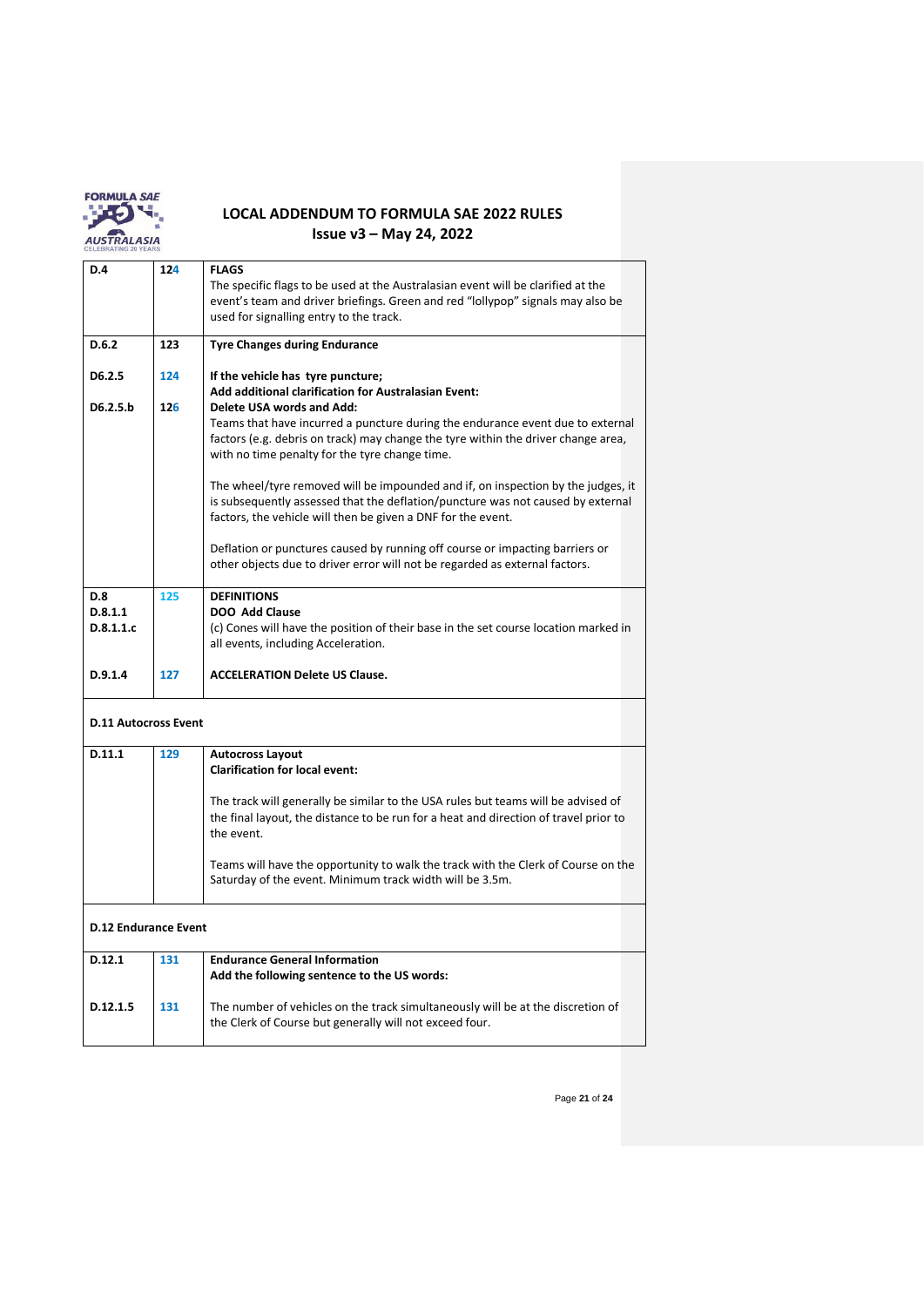

| D.12.2                       | 131 | <b>Endurance Layout</b><br><b>Clarification for local event:</b>                                                                                                                                                                                                                                                                                |  |  |  |
|------------------------------|-----|-------------------------------------------------------------------------------------------------------------------------------------------------------------------------------------------------------------------------------------------------------------------------------------------------------------------------------------------------|--|--|--|
|                              |     | The track will generally be similar to the USA rules but teams will be advised of<br>the final layout and direction of travel on site, prior to the event.                                                                                                                                                                                      |  |  |  |
|                              |     | Teams will have the opportunity to walk the track with the Clerk of Course on the<br>Saturday of the event. Minimum track width will be 3.5m.                                                                                                                                                                                                   |  |  |  |
| D.12.12                      | 133 | <b>Endurance Penalties</b><br><b>Add additional clause:</b>                                                                                                                                                                                                                                                                                     |  |  |  |
| D.12.12.7                    | 134 | Penalties will not be assessed for accident avoidance or other reason deemed<br>sufficient by the track officials. Adjustments to elapsed time may be made for<br>cases where teams may be halted or disrupted by another team, or by track<br>officials; such adjustments will be entirely at the discretion of the judges/track<br>officials. |  |  |  |
| <b>D.13 Efficiency Event</b> |     |                                                                                                                                                                                                                                                                                                                                                 |  |  |  |
| D.13.2                       | 135 | <b>Efficiency Procedure</b><br><b>Add additional clause:</b>                                                                                                                                                                                                                                                                                    |  |  |  |
| D.13.2.5 d                   | 135 | The officials may selectively shake/vibrate/tilt a vehicle at refuelling following<br>endurance, or in the 'Parc Fermé'.                                                                                                                                                                                                                        |  |  |  |
|                              |     | In the event of any change in level, Clause D12.2.5 c penalties will be applied.                                                                                                                                                                                                                                                                |  |  |  |
| D.13.5.1c                    | 136 | <b>Conversion Factors</b><br>To equate with Australian electricity grid production emissions the following<br>changes are made:                                                                                                                                                                                                                 |  |  |  |
|                              |     | Delete: Electric – 0.65 kg of $CO2$ per kWh<br>Electric $-0.66$ kg of $CO2$ per kWh<br>Add:                                                                                                                                                                                                                                                     |  |  |  |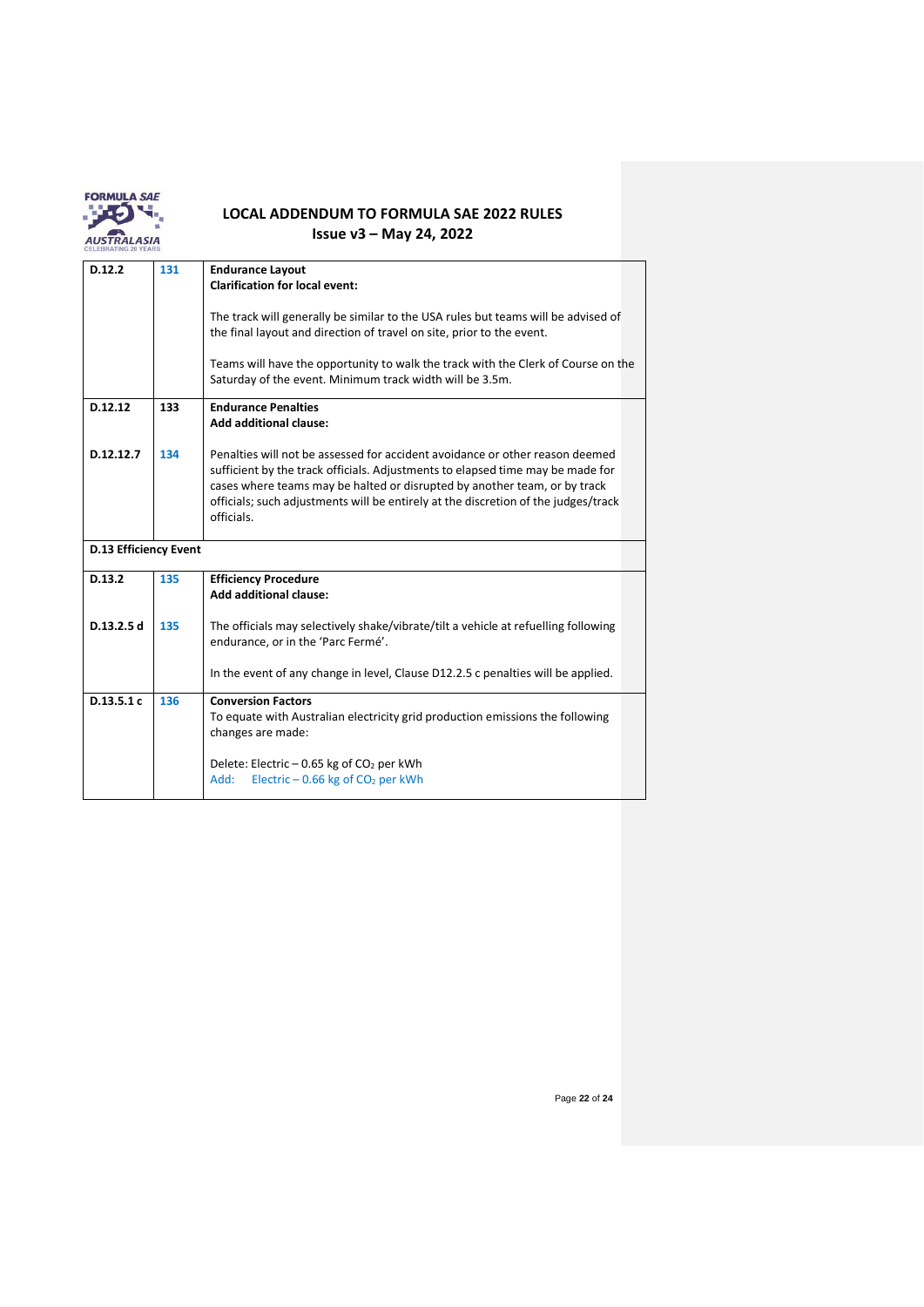

#### **APPENDIX PDA - 1 Action Deadlines for 2022 Formula SAE Australasia**

All submissions must be uploaded [via the online Formula SAE-A 2022](https://docs.google.com/forms/d/e/1FAIpQLSePcWMeVyt5dfYGTa7hGKqXcr4Ec4j7hSGACgi2zKhow6njzw/closedform) Document Submissions Google [Form](https://docs.google.com/forms/d/e/1FAIpQLSePcWMeVyt5dfYGTa7hGKqXcr4Ec4j7hSGACgi2zKhow6njzw/closedform) by 5:00 PM (Melbourne local time) on the defined date. Teams should check and allow for time zone and Summer/Standard/Winter time differences.

The US Rules for late receipt apply, except where otherwise noted earlier in this Addendum. Forms and templates and details of their required format can be downloaded from the SAE-A website at [www.saea.com.au.](http://www.saea.com.au/Team-Information)

All electronic submissions are to be uploaded by the Team Leader to th[e online Formula SAE-A 2021](https://docs.google.com/forms/d/e/1FAIpQLSePcWMeVyt5dfYGTa7hGKqXcr4Ec4j7hSGACgi2zKhow6njzw/closedform) [Document Submissions Google Form](https://docs.google.com/forms/d/e/1FAIpQLSePcWMeVyt5dfYGTa7hGKqXcr4Ec4j7hSGACgi2zKhow6njzw/closedform) at

[https://docs.google.com/forms/d/e/1FAIpQLSdgSmnzjiDK9jCTcGy\\_YS9M9\\_hhXZiKUXsmhZJcXIsEpl](https://docs.google.com/forms/d/e/1FAIpQLSdgSmnzjiDK9jCTcGy_YS9M9_hhXZiKUXsmhZJcXIsEplhQ-w/viewform) [hQ-w/viewform](https://docs.google.com/forms/d/e/1FAIpQLSdgSmnzjiDK9jCTcGy_YS9M9_hhXZiKUXsmhZJcXIsEplhQ-w/viewform) using a University or official team email address. The Team Leader email addresses must be unique for Universities with multiple entries. An email acknowledging receipt will be provided by the Google Forms site. Use the included edit link to submit subsequent documents.

**Dates for Autonomous Vehicle teams and Submissions are common with other Dates as shown for the applicable powertrain type. Where unique AV submissions/documentation are required they are shown as a separate line item.**

Submissions must adhere to standard file naming and file format listed in Table DR-1.

**Other than what is specified for on-site registration**, no hard copy submissions will be required.

| Date   | Milestone/Deadline                                                             | <b>Submission</b><br>Method | Vehicle<br>Type | <b>Event Type</b>          |                         |
|--------|--------------------------------------------------------------------------------|-----------------------------|-----------------|----------------------------|-------------------------|
| 18 Apr | Registration Open for all teams.<br>Registration and payment may be submitted. | Electronic                  | EV&IC           | Dynamic &<br><b>Static</b> |                         |
| 27 May | Electronic Throttle Control (ETC) Deadline for Notice<br>of Intent submission  | Electronic                  | IC              | Dynamic                    |                         |
| 2 Aug  | All Teams:<br>(i) Team Registrations Close<br>(ii) Entry Fees deadline         |                             | EV&IC           | Dynamic &<br>Static        |                         |
| 9 Sep  | Electrical systems officer and electrical systems<br>advisor forms deadline    | Electronic                  | EV              | Dynamic                    |                         |
| 9 Sep  | <b>ESF and FMEA deadline</b>                                                   | Electronic                  | EV              | Dynamic &<br><b>Static</b> |                         |
| 9 Sep  | Autonomous Systems Form                                                        | Electronic                  | EV (AV)         | Dynamic &<br><b>Static</b> |                         |
| 9 Sep  | Rationale/Evidence for non-fitment of PDOC                                     | Electronic                  | IC              | Dynamic &<br><b>Static</b> |                         |
| 9Sep   | Electronic Throttle Control FMEA deadline                                      | Electronic                  | <sub>IC</sub>   | Dynamic &<br><b>Static</b> | <b>Commented [Ma1]:</b> |
| 9 Sep  | Autonomous Vehicle Operation Diagram                                           | Electronic                  | EV&IC<br>(AV)   | Dynamic &<br>Static        |                         |
| 9 Sep  | Autonomous Vehicle Wiring Diagram                                              | Electronic                  | EV & IC<br>(AV) | Dynamic &<br><b>Static</b> |                         |

Page **23** of **24**